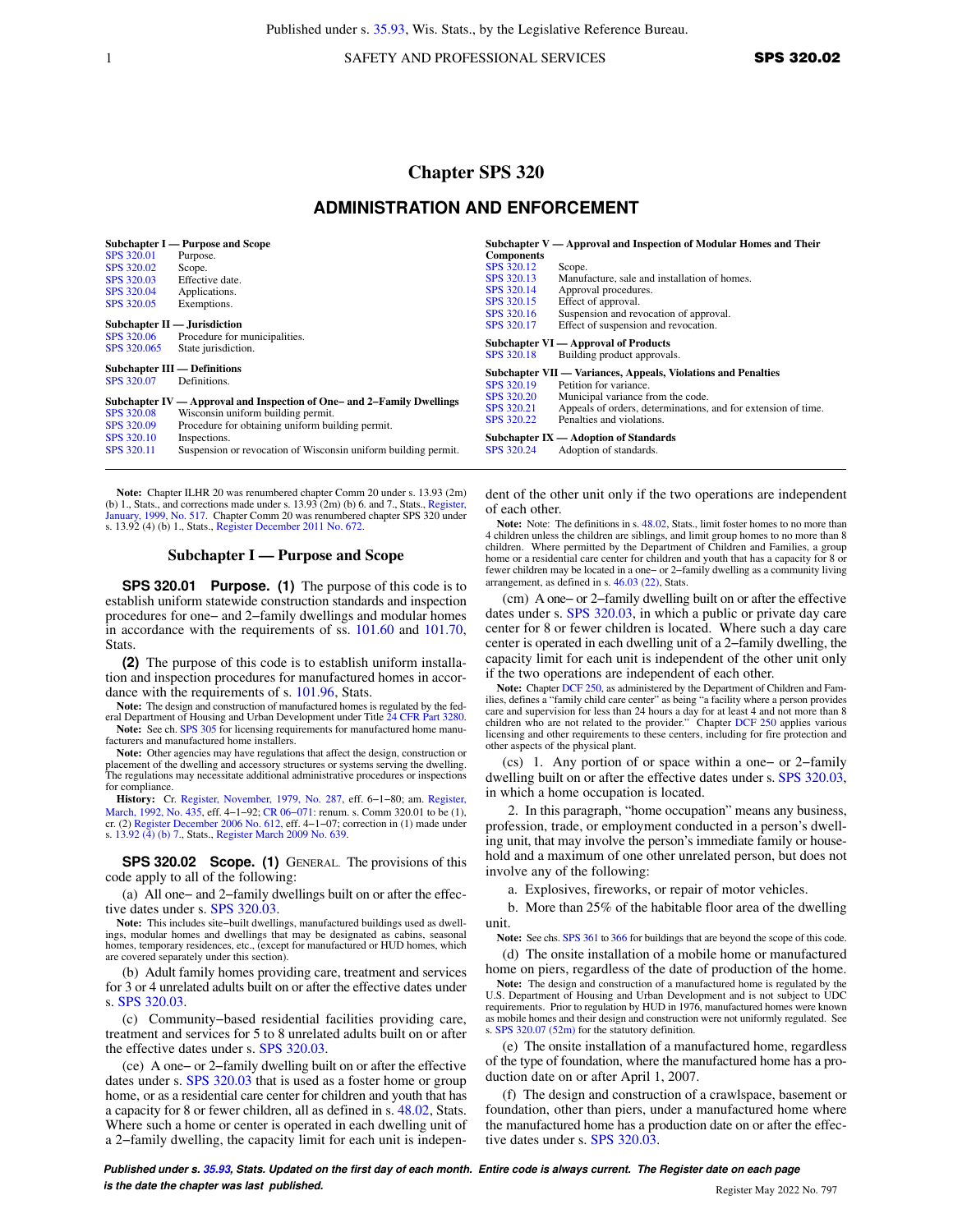(g) All garages, carports, porches, stoops, decks, balconies, stairways and similar structures that are attached to any building covered under this section that was constructed or had a production date on or after the effective dates under s. [SPS 320.03](https://docs-preview.legis.wisconsin.gov/document/administrativecode/SPS%20320.03).

(h) Adjacent, unattached structures listed under par.  $(g)$  that serve an exit from a dwelling.

**(2)** MUNICIPAL ORDINANCES. (a) A municipality may not adopt an ordinance on any subject falling within the scope of this code including establishing restrictions on the occupancy of dwellings for any reason other than noncompliance with the provisions of this code as set forth in s. [SPS 320.10 \(4\).](https://docs-preview.legis.wisconsin.gov/document/administrativecode/SPS%20320.10(4)) This code does not apply to occupancy requirements occurring after the first occupancy for residential purposes following the final inspection required under s. [SPS 320.10 \(3\) \(h\).](https://docs-preview.legis.wisconsin.gov/document/administrativecode/SPS%20320.10(3)(h))

(b) This code shall not be construed to affect local requirements relating to land use, zoning, post−construction storm water management, fire districts, side, front and rear setback requirements, property line requirements or other similar requirements. This code shall not affect the right of municipalities to establish safety regulations for the protection of the public from hazards at the job site.

(c) Any municipality may, by ordinance, require permits and fees for any construction, additions, alterations or repairs not within the scope of this code.

(d) Any municipality may, by ordinance, adopt the provisions of chs. [SPS 320](https://docs-preview.legis.wisconsin.gov/document/administrativecode/ch.%20SPS%20320) to [325](https://docs-preview.legis.wisconsin.gov/document/administrativecode/ch.%20SPS%20325) to apply to any additions or alterations to existing dwellings.

(e) Nothing in this chapter shall prevent a municipality from any of the following:

1. Implementing erosion and sediment control requirements that are more stringent than the standards of this code when directed by an order of the United States Environmental Protection Agency or by an administrative rule of the department of natural resources under s. [NR 151.004.](https://docs-preview.legis.wisconsin.gov/document/administrativecode/NR%20151.004)

2. Regulating erosion and sediment control for sites that are not under the scope of this chapter.

(f) This code shall not be construed to affect the authority of the Department of Natural Resources to enforce chapters 281 and 283, Stats., and administrative rules promulgated there under.

**(3)** LEGAL RESPONSIBILITY. The department or the municipality having jurisdiction shall not assume legal responsibility for the design or construction of dwellings.

**(4)** RETROACTIVITY. The provisions of this code are not retroactive, except as specifically stated in a rule.

**(6)** LANDSCAPING. Except for construction erosion control, the scope of this code does not extend to driveways, sidewalks, landscaping and other similar features not having an impact on the dwelling structure.

**History:** Cr. [Register, November, 1979, No. 287,](https://docs-preview.legis.wisconsin.gov/document/register/287/B/toc) eff. 6−1−80; am. (1) (intro.), cr. (1) (d), r. and recr. (6), [Register, February, 1985, No. 350,](https://docs-preview.legis.wisconsin.gov/document/register/350/B/toc) eff. 3–1–85; r. (6), [Register,](https://docs-preview.legis.wisconsin.gov/document/register/397/B/toc) [January, 1989, No. 397](https://docs-preview.legis.wisconsin.gov/document/register/397/B/toc), eff. 2–1–89; am. (3), [Register, April, 1990, No. 412,](https://docs-preview.legis.wisconsin.gov/document/register/412/B/toc) eff. 3–1–90; am. (3), Register, April, 1990, No. 41 (a) and (1) to (5) to be (2) to (6); cr. (1) (b), [Register September 2001 No. 549](https://docs-preview.legis.wisconsin.gov/document/register/549/B/toc) eff. 12−1−01; [CR 03−097](https://docs-preview.legis.wisconsin.gov/document/cr/2003/97): r. and recr. (1) [Register November 2004 No. 587](https://docs-preview.legis.wisconsin.gov/document/register/587/B/toc), eff. 1−1−05; [CR 05−113](https://docs-preview.legis.wisconsin.gov/document/cr/2005/113): am. (2) (b), cr. (2) (e) and (f) [Register December 2006 No. 612,](https://docs-preview.legis.wisconsin.gov/document/register/612/B/toc) eff. 4−1−07; [CR 06−071:](https://docs-preview.legis.wisconsin.gov/document/cr/2006/71) renum. (1) to be (1) (a), cr. (1) (b) [Register December 2006 No.](https://docs-preview.legis.wisconsin.gov/document/register/612/B/toc) [612](https://docs-preview.legis.wisconsin.gov/document/register/612/B/toc), eff. 4−1−07; [CR 08−043](https://docs-preview.legis.wisconsin.gov/document/cr/2008/43): r. and recr. (1), am. (2) (e) 1. [Register March 2009 No.](https://docs-preview.legis.wisconsin.gov/document/register/639/B/toc) [639](https://docs-preview.legis.wisconsin.gov/document/register/639/B/toc), eff. 4−1−09; corrections in (2) (a) made under s. [13.92 \(4\) \(b\) 7.](https://docs-preview.legis.wisconsin.gov/document/statutes/13.92(4)(b)7.), Stats., [Register](https://docs-preview.legis.wisconsin.gov/document/register/639/B/toc) [March 2009 No. 639](https://docs-preview.legis.wisconsin.gov/document/register/639/B/toc); CR 10–089: am. (4) [Register January 2011 No. 661](https://docs-preview.legis.wisconsin.gov/document/register/661/B/toc), eff.<br>2–1–11; correction in (1) (a), (b), (c), (f), (g), (2) (a), (d) made under s. [13.92 \(4\) \(b\)](https://docs-preview.legis.wisconsin.gov/document/statutes/13.92(4)(b)7.)<br>[7.](https://docs-preview.legis.wisconsin.gov/document/statutes/13.92(4)(b)7.), Stats., [Register December 2011 No. 672;](https://docs-preview.legis.wisconsin.gov/document/register/672/B/toc) CR 15–041: renum. (5) to SPS 321.02 (4) and am. [Register December 2015 No. 720](https://docs-preview.legis.wisconsin.gov/document/register/720/B/toc), eff. 1−1−16.

**SPS 320.03 Effective date.** The effective date of ch. [SPS](https://docs-preview.legis.wisconsin.gov/document/administrativecode/ch.%20SPS%20322) [322](https://docs-preview.legis.wisconsin.gov/document/administrativecode/ch.%20SPS%20322) is December 1, 1978. The effective date of chs. [SPS 320](https://docs-preview.legis.wisconsin.gov/document/administrativecode/ch.%20SPS%20320), [321,](https://docs-preview.legis.wisconsin.gov/document/administrativecode/ch.%20SPS%20321) [323](https://docs-preview.legis.wisconsin.gov/document/administrativecode/ch.%20SPS%20323), [324](https://docs-preview.legis.wisconsin.gov/document/administrativecode/ch.%20SPS%20324) and [325](https://docs-preview.legis.wisconsin.gov/document/administrativecode/ch.%20SPS%20325) is June 1, 1980.

**History:** Cr. [Register, November, 1979, No. 287](https://docs-preview.legis.wisconsin.gov/document/register/287/B/toc), eff. 6−1−80; am. [Register, Janu](https://docs-preview.legis.wisconsin.gov/document/register/397/B/toc)[ary, 1989, No. 397](https://docs-preview.legis.wisconsin.gov/document/register/397/B/toc), eff. 2−1−89; correction made under s. 13.93 (2m) (b) 4., Stats., [Register, January, 1989, No. 397](https://docs-preview.legis.wisconsin.gov/document/register/397/B/toc); correction made under s. 13.92 (4) (b) 7., Stats., [Register December 2011 No. 672.](https://docs-preview.legis.wisconsin.gov/document/register/672/B/toc)

**SPS 320.04 Applications. (1)** NEW DWELLINGS. (a) This code applies to all dwellings, dwelling units and foundations for dwelling units, for which the building permit application was made or construction commenced on or after the effective date of this code.

(b) All dwellings covered under par. [\(a\)](https://docs-preview.legis.wisconsin.gov/document/administrativecode/SPS%20320.04(1)(a)) shall meet the requirements of ch. [SPS 321.](https://docs-preview.legis.wisconsin.gov/document/administrativecode/ch.%20SPS%20321)

(c) 1. The installation of heating, air conditioning, plumbing or electrical systems is not required.

2. If any of the systems under subd. [1.](https://docs-preview.legis.wisconsin.gov/document/administrativecode/SPS%20320.04(1)(c)1.) are installed, the systems and their installation shall comply with this code.

3. If a heating or air conditioning system is installed, the dwelling shall comply with ch. [SPS 322](https://docs-preview.legis.wisconsin.gov/document/administrativecode/ch.%20SPS%20322).

**(2)** ADDITIONS AND ALTERATIONS. Additions and alterations to dwellings covered by this code shall comply with all provisions of this code at the time of permit application or the beginning of the project, if no permit is required.

**(3)** BED AND BREAKFAST ESTABLISHMENTS. The following portions of a bed and breakfast establishment shall comply with the provisions of this code:

(a) The third floor when used for other than storage.

(b) A structural addition, for which no use other than as a bed and breakfast establishment is proposed.

**(4)** CHANGE OF USE. A building previously used for another purpose, such as a barn or garage, shall comply with this code upon conversion to residential use.

**(5)** REUSE OF A DWELLING OR FOUNDATION. (a) *Existing dwelling or manufactured home placed on a different foundation.* Where an existing dwelling or manufactured home is placed on a different foundation, the new foundation is considered an addition or alteration to the existing dwelling or manufactured home.

**Note:** The applicability of this code to an addition or alteration to an existing dwelling or manufactured home is determined by the original date of construction of the dwelling or manufactured home and is not altered by any movement of the structure.

(b) *New dwelling or manufactured home.* A new dwelling or manufactured home placed on a new or existing foundation shall meet the permitting, construction and inspection requirements of a new dwelling or manufactured home.

**(6)** SEPARATED BUILDINGS. For a building to be considered a separate single−family dwelling or a separate 2−family dwelling within the scope of this code, regardless of ownership or occupancy arrangements, all of the following conditions shall be met:

(a) No structural members other than a common footing may be shared between any 2 dwellings.

**Note:** Two separated, insulated foundation walls may share the same structural footing.

(b) The adjoining exterior walls of the separate dwellings shall each have exterior coverings meeting the requirements of s. [SPS](https://docs-preview.legis.wisconsin.gov/document/administrativecode/SPS%20321.24) [321.24](https://docs-preview.legis.wisconsin.gov/document/administrativecode/SPS%20321.24).

(c) The adjoining exterior walls, including foundations, of the separate dwellings shall each meet the energy requirements under ch. [SPS 322](https://docs-preview.legis.wisconsin.gov/document/administrativecode/ch.%20SPS%20322), irrespective of any adjacent dwelling.

(d) Both sides of any 2 adjoining walls, floors, ceilings and attics between dwellings shall meet the dwelling separation requirements of s. [SPS 321.08 \(1\)](https://docs-preview.legis.wisconsin.gov/document/administrativecode/SPS%20321.08(1)) for 2 dwellings on the same property less than 5 feet apart.

**Note:** 1. Flashing is acceptable to connect the roofs between dwelling units. See ch. [SPS 325 Appendix A](https://docs-preview.legis.wisconsin.gov/document/administrativecode/ch.%20SPS%20325%20Appendix%20A) for further information.

2. A building of 3 or more dwelling units without the separations specified in this section is a commercial building and shall meet the requirements set forth in chs. [SPS](https://docs-preview.legis.wisconsin.gov/document/administrativecode/ch.%20SPS%20361) [361](https://docs-preview.legis.wisconsin.gov/document/administrativecode/ch.%20SPS%20361) to [366](https://docs-preview.legis.wisconsin.gov/document/administrativecode/ch.%20SPS%20366).

**History:** Cr. [Register, November, 1979, No. 287,](https://docs-preview.legis.wisconsin.gov/document/register/287/B/toc) eff. 6−1−80; cr. (3), [Register,](https://docs-preview.legis.wisconsin.gov/document/register/397/B/toc) [January, 1989, No. 397](https://docs-preview.legis.wisconsin.gov/document/register/397/B/toc), eff. 2–1–89; am. (1), r. and recr. (3), [Register, March, 1992,](https://docs-preview.legis.wisconsin.gov/document/register/435/B/toc)<br>[No. 435](https://docs-preview.legis.wisconsin.gov/document/register/435/B/toc), eff. 4–1–92; r. and recr. (1), renum. (2) and (3) to be (3) and (4), cr. (2) and<br>(5), [Register, November, 1995, No. 479](https://docs-preview.legis.wisconsin.gov/document/register/479/B/toc), eff. (1) (a) and (5) to be (4), and cr. (1) (b), (c), and (3), [Register, March, 2001, No. 543](https://docs-preview.legis.wisconsin.gov/document/register/543/B/toc), 1-1-01; CR 06-071: renum. (2) to be (2) (a), cr. (2) (b) and (5) [Register December](https://docs-preview.legis.wisconsin.gov/document/register/612/B/toc)<br>[2006 No. 612,](https://docs-preview.legis.wisconsin.gov/document/register/612/B/toc) eff. 4-1-07; CR 08-043: r. and rec s. [13.92 \(4\) \(b\) 7.](https://docs-preview.legis.wisconsin.gov/document/statutes/13.92(4)(b)7.), Stats., [Register December 2011 No. 672](https://docs-preview.legis.wisconsin.gov/document/register/672/B/toc).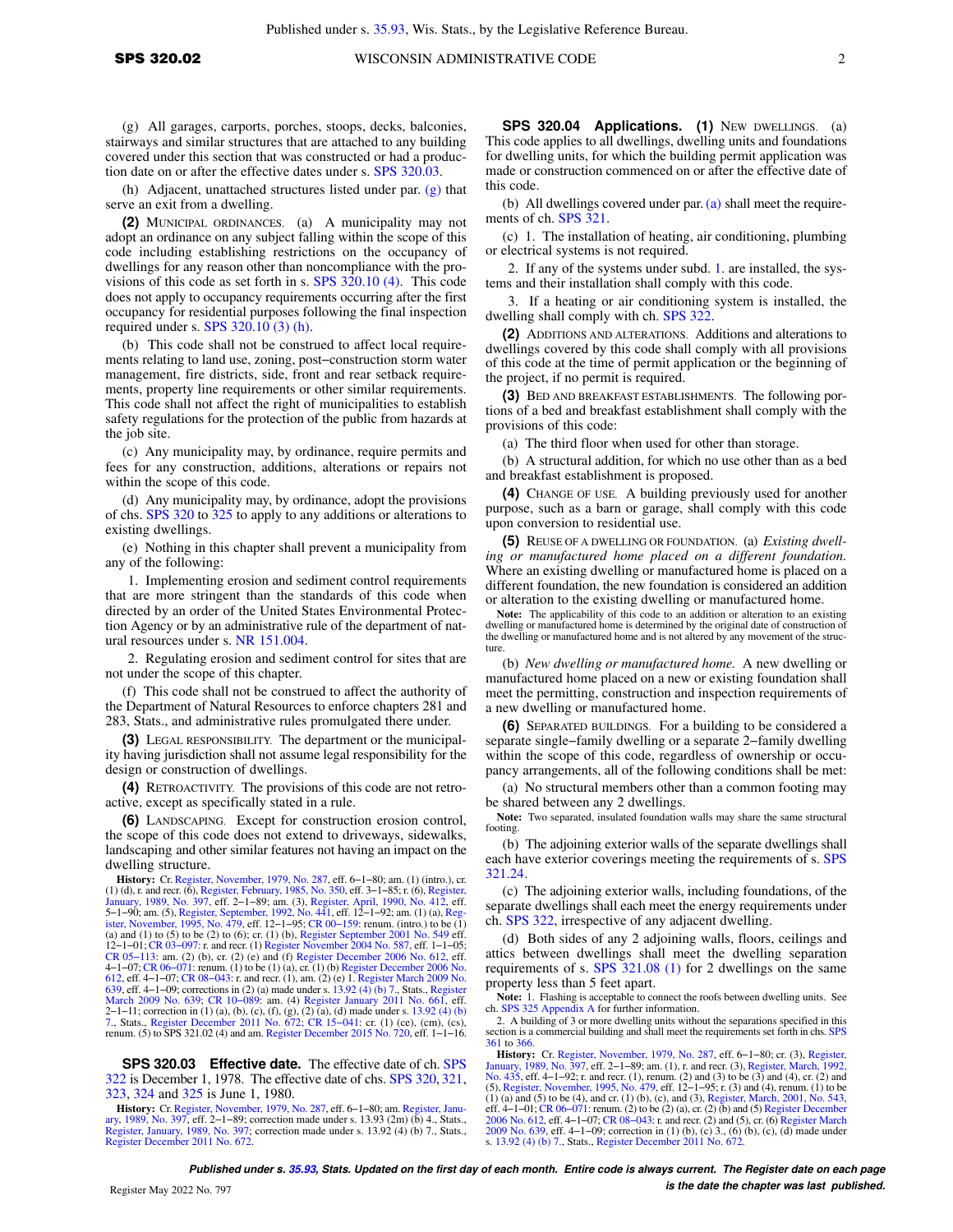**SPS 320.05 Exemptions. (1)** EXISTING DWELLINGS. The provisions of this code shall not apply to dwellings and dwelling units, the construction of which was commenced prior to the effective date of this code, or to additions or alterations to such dwellings.

**Note:** The provisions of chs. [SPS 320](https://docs-preview.legis.wisconsin.gov/document/administrativecode/ch.%20SPS%20320) to [325](https://docs-preview.legis.wisconsin.gov/document/administrativecode/ch.%20SPS%20325) may be adopted by a municipality to apply to any additions or alterations to existing dwellings.

**(2)** MULTIFAMILY DWELLINGS. The provisions of this code shall not apply to residences occupied by 3 or more families living independently or occupied by 2 such families and used also for business purposes.

**(3)** REPAIRS. The provisions of this code do not apply to repairs or maintenance to dwellings or dwelling units, or to the repair of electrical, plumbing, heating, ventilating, air conditioning and other systems installed therein.

**(4)** ACCESSORY BUILDINGS. With the exception of s. [SPS](https://docs-preview.legis.wisconsin.gov/document/administrativecode/SPS%20321.08(1)) [321.08 \(1\),](https://docs-preview.legis.wisconsin.gov/document/administrativecode/SPS%20321.08(1)) the provisions of this code do not apply to detached garages or to any accessory buildings detached from the dwelling.

**(5)** DETACHED DECKS. The provisions of this code do not apply to detached decks provided the deck does not serve an exit from the dwelling.

**(6)** FARM BUILDINGS. The provisions of this code do not apply to the buildings used exclusively for farm operations and not for human habitation.

**(7)** INDIAN RESERVATIONS. The provisions of this code do not apply to dwellings located on Indian reservation land held in trust by the United States.

**(8)** MANUFACTURED AND MODULAR HOMES. The provisions of this code do not apply to manufactured homes and modular homes used exclusively for display purposes.

**(9)** MOTOR HOMES AND RECREATIONAL VEHICLES. The provisions of this code do not apply to motor homes and recreational vehicles that are, or have been, titled through the department of transportation.

**Note:** Section [340.01 \(33m\)](https://docs-preview.legis.wisconsin.gov/document/statutes/340.01(33m)) and [\(48r\)](https://docs-preview.legis.wisconsin.gov/document/statutes/340.01(48r)), Stats., read as follows:

(33m) "Motor home" means a motor vehicle designed to be operated upon a highway for use as a temporary or recreational dwelling and having the same internal characteristics and equipment as a mobile home.

(48r) "Recreational vehicle" means a vehicle that is designed to be towed upon a highway by a motor vehicle, that is equipped and used, or intended to be used, primarily for temporary or recreational human habitation, that has walls of rigid construc-tion, and that does not exceed 45 feet in length.

Note: In accordance with Wis. Stat. s.  $342.05$  (1), the owner of a (recreational) vehicle, whether or not such vehicle is operated on any highway of this state, shall make application for certificate of title for the vehicle with the department of transportation. Examples of recreational vehicles are: travel trailer, 5th wheel and "park model". Recreational vehicles are normally constructed to the standards: ANSI/ NFPA 1192, Standard for RVs, and NFPA 70, National Electrical Code. Recreational vehicles require a towbar (hitch), chassis, axles and wheels for transportation. At the installation site, the chassis and axles shall remain on the unit, with the towbar (hitch) and wheels left at the site. Otherwise the unit, including a park model, is subject to the UDC.

**(10)** CAMPING UNITS. The provisions of this code do not apply to camping units subject to the provisions of ch. [SPS 327.](https://docs-preview.legis.wisconsin.gov/document/administrativecode/ch.%20SPS%20327)

**(11)** RELIGIOUS WAIVER. The provisions of this code do not apply to dwellings where a religious waiver has been accepted by the authority having jurisdiction or the department under s. [101.648](https://docs-preview.legis.wisconsin.gov/document/statutes/101.648), Stats.

**(12)** PRIMITIVE RURAL HUNTING CABINS. The provisions of this code do not apply to a primitive rural hunting cabin.

**History:** Cr. [Register, November, 1979, No. 287](https://docs-preview.legis.wisconsin.gov/document/register/287/B/toc), eff. 6−1−80; am. (5), r. (9), [Reg](https://docs-preview.legis.wisconsin.gov/document/register/397/B/toc)[ister, January, 1989, No. 397](https://docs-preview.legis.wisconsin.gov/document/register/397/B/toc), eff. 2−1−89; r. and recr. (8), [Register, March, 1992, No.](https://docs-preview.legis.wisconsin.gov/document/register/435/B/toc) [435](https://docs-preview.legis.wisconsin.gov/document/register/435/B/toc), eff. 4−1−92; am. (3), [Register, November, 1995, No. 479](https://docs-preview.legis.wisconsin.gov/document/register/479/B/toc), eff. 12−1−95; r. (8), renum. (6) and (7) to be (7) and (8) and cr. (6) and (9), [Register, March, 2001, No.](https://docs-preview.legis.wisconsin.gov/document/register/543/B/toc) [543](https://docs-preview.legis.wisconsin.gov/document/register/543/B/toc), eff. 4−1−01; [CR 02−077](https://docs-preview.legis.wisconsin.gov/document/cr/2002/77): am. (5) [Register May 2003 No. 569,](https://docs-preview.legis.wisconsin.gov/document/register/569/B/toc) eff. 8−1−03; [CR](https://docs-preview.legis.wisconsin.gov/document/cr/2006/71) [06−071:](https://docs-preview.legis.wisconsin.gov/document/cr/2006/71) r. and recr. (9) [Register December 2006 No. 612,](https://docs-preview.legis.wisconsin.gov/document/register/612/B/toc) eff. 4−1−07; [CR 08−043:](https://docs-preview.legis.wisconsin.gov/document/cr/2008/43) r. (4), renum. (5) to (9) to be (4) to (8) and am. (6), cr. (9) [Register March 2009 No.](https://docs-preview.legis.wisconsin.gov/document/register/639/B/toc) [639](https://docs-preview.legis.wisconsin.gov/document/register/639/B/toc), eff. 4−1−09; correction in (8) made under s. [13.92 \(4\) \(b\) 7.](https://docs-preview.legis.wisconsin.gov/document/statutes/13.92(4)(b)7.), Stats., [Register](https://docs-preview.legis.wisconsin.gov/document/register/639/B/toc) [March 2009 No. 639;](https://docs-preview.legis.wisconsin.gov/document/register/639/B/toc) correction in (4) made under s. [13.92 \(4\) \(b\) 7.](https://docs-preview.legis.wisconsin.gov/document/statutes/13.92(4)(b)7.), Stats., [Register](https://docs-preview.legis.wisconsin.gov/document/register/672/B/toc) [December 2011 No. 672](https://docs-preview.legis.wisconsin.gov/document/register/672/B/toc); [EmR1703:](https://docs-preview.legis.wisconsin.gov/document/emergencyrules/EmR1703) emerg. cr. (10), eff. 2−6−17; [CR 17−017](https://docs-preview.legis.wisconsin.gov/document/cr/2017/17): cr. (10) [Register March 2018 No. 747,](https://docs-preview.legis.wisconsin.gov/document/register/747/B/toc) eff. 4−1−18; **[CR 21−047](https://docs-preview.legis.wisconsin.gov/document/cr/2021/47): cr. (11), (12) [Register May](https://docs-preview.legis.wisconsin.gov/document/register/797/B/toc) [2022 No. 797](https://docs-preview.legis.wisconsin.gov/document/register/797/B/toc), eff. 6−1−22.**

### **Subchapter II — Jurisdiction**

**SPS 320.06 Procedure for municipalities. (1)** MUNICIPAL JURISDICTION. (a) *General.* 1. Except as provided in ss.  $101.65$  (1c) and  $101.651$  (1) and  $(2m)$ , Stats., cities, villages and towns shall exercise jurisdiction over the construction and inspection of new dwellings.

Note: Section [101.65 \(1c\)](https://docs-preview.legis.wisconsin.gov/document/statutes/101.65(1c)), Stats., reads as follows:

**101.65 Municipal authority.** Except as provided by s. [101.651,](https://docs-preview.legis.wisconsin.gov/document/statutes/101.651) cities, villages, towns and counties:

(1c) May not make or enforce an ordinance under sub. (1) that is applied to a dwelling and that does not conform to this subchapter and the uniform dwelling code adopted by the department under this subchapter or is contrary to an order of the department under this subchapter. If any provision of a contract between a city, village, town, or county and an owner requires the owner to comply with an ordinance that does not conform to this subchapter or the uniform dwelling code adopted by the department under this subchapter or is contrary to an order of the department under this subchapter, the owner may waive the provision, and the provision, if waived, is void and unenforceable.

Note: Sections [101.651 \(1\)](https://docs-preview.legis.wisconsin.gov/document/statutes/101.651(1)) and [\(2m\),](https://docs-preview.legis.wisconsin.gov/document/statutes/101.651(2m)) Stats., read as follows.

**101.651 Special requirements for smaller municipalities.** (1) DEFINITION. In this section, "municipality" means a city, village or town with a population of 2,500 or less.

(2m) ENFORCEMENT OPTIONS. A municipality shall exercise jurisdiction over the construction and inspection of new one- and 2-family dwellings by enacting ordinances under s.  $101.65$  (1) (a) or shall exercise the jurisdict [\(1\) \(a\)](https://docs-preview.legis.wisconsin.gov/document/statutes/101.65(1)(a)) jointly under s.  $101.65$  (1) (b), unless any of the following conditions are met:

(a) The municipality adopts a resolution requesting under sub. (3) (a) that a county enforce this subchapter or an ordinance enacted under s. [101.65 \(1\) \(a\)](https://docs-preview.legis.wisconsin.gov/document/statutes/101.65(1)(a)) throughout the municipality and that a county provide inspection services in the municipality to administer and enforce this subchapter or an ordinance enacted under s. [101.65 \(1\)](https://docs-preview.legis.wisconsin.gov/document/statutes/101.65(1)(a)) [\(a\).](https://docs-preview.legis.wisconsin.gov/document/statutes/101.65(1)(a))

(c) Under sub. (3) (b), the department enforces this subchapter throughout the municipality and provides inspection services in the municipality to administer and enforce this subchapter.

2. Municipalities intending to exercise jurisdiction shall, by ordinance, adopt this code in its entirety.

3. No additional requirements within the scope of this code may be adopted by a municipality unless approved by the department in accordance with s. [SPS 320.20](https://docs-preview.legis.wisconsin.gov/document/administrativecode/SPS%20320.20).

(b) *Intent to exercise jurisdiction.* Municipalities intending to exercise jurisdiction shall notify the department, in writing, at least 30 days prior to the date upon which the municipality intends to exercise jurisdiction under this code. The notification of intent shall include a statement by the municipality as to which of the following methods will be used for enforcement:

1. Individual municipal enforcement;

2. Joint municipal enforcement;

3. Contract with certified UDC inspector or inspectors or independent inspection agency;

4. Contract with another municipality;

(c) *Submission of ordinances and resolutions.* 1. 'Ordinances.' a. Municipalities intending to exercise jurisdiction shall submit all ordinances adopting this code to the department at the same time as the notice of intent.

b. The department shall review and make a determination regarding municipal intent to exercise jurisdiction over new dwellings within 15 business days of receipt of municipal ordinances adopting this code.

c. A municipality may appeal a determination by the depart-ment in accordance with the procedure under s. [SPS 320.21 \(2\).](https://docs-preview.legis.wisconsin.gov/document/administrativecode/SPS%20320.21(2))

2. 'Resolutions.' Municipalities adopting a resolution under s. [101.651 \(2m\) \(a\),](https://docs-preview.legis.wisconsin.gov/document/statutes/101.651(2m)(a)) Stats., for enforcement by the county, shall file a certified copy of the resolution with the department within 30 days of adoption.

3. 'Recision of ordinances or resolutions.' Municipalities that rescind an ordinance or a resolution under subd. [1.](https://docs-preview.legis.wisconsin.gov/document/administrativecode/SPS%20320.06(1)(c)1.) or [2.](https://docs-preview.legis.wisconsin.gov/document/administrativecode/SPS%20320.06(1)(c)2.) shall file a certified copy of the recision with the department within 30 days of adoption.

(d) *Passage of ordinances.* A certified copy of all adopted ordinances and subsequent amendments thereto shall be filed with the department within 30 days after adoption.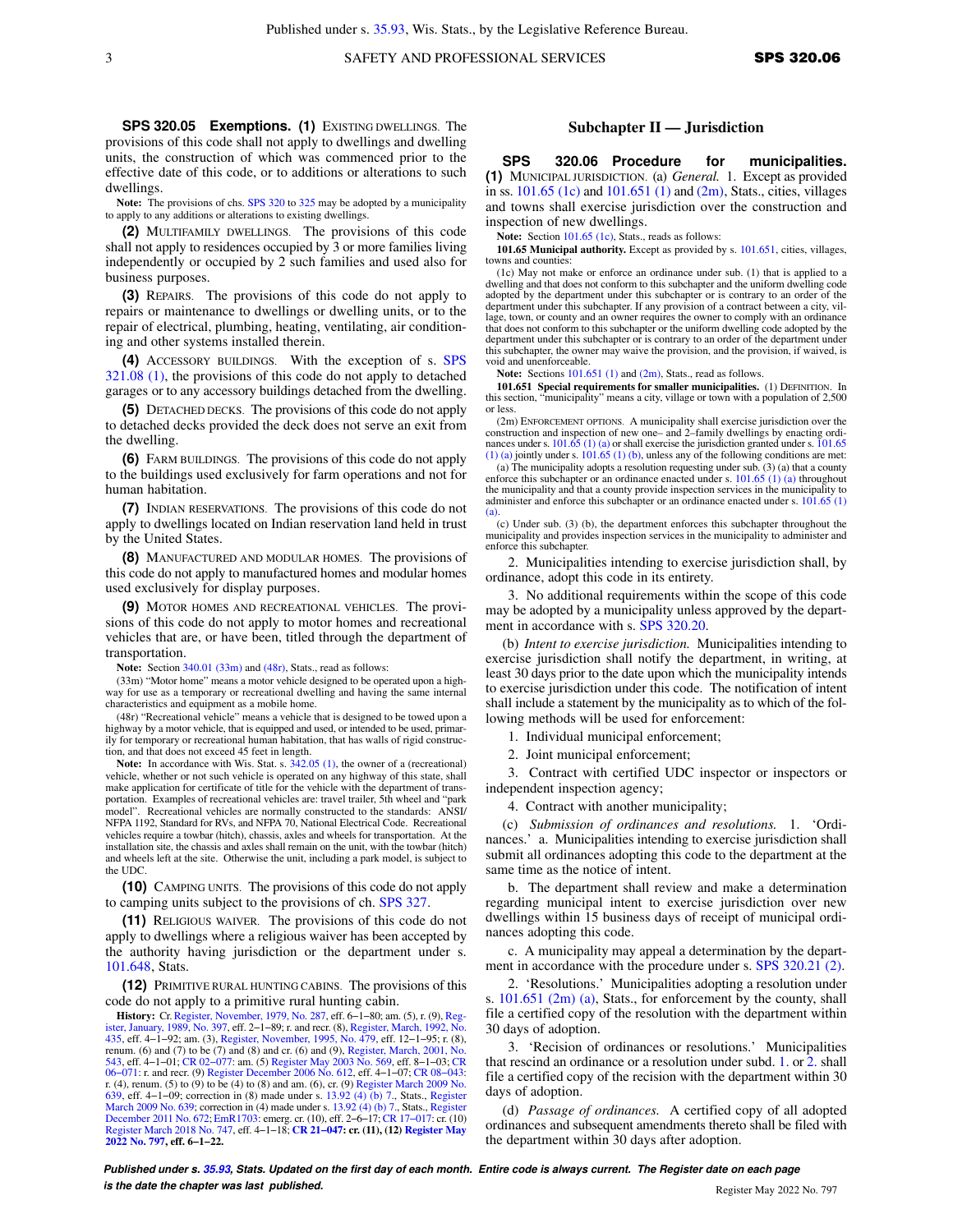**Note:** A copy of a model ordinance for adoption is available from the department.

**(2)** COUNTY JURISDICTION. A county ordinance shall apply in any city, village or town which has not enacted ordinances pursuant to this section. No county ordinance may apply until after 30 business days after the effective date of this code unless a municipality within the county informs the department of its intent to have this code administered and enforced by the county. This section shall not be construed to prevent or prohibit any municipality from enacting and administering this code at any time after the effective date of this code. The department shall review and make a determination regarding county jurisdiction over new buildings within 15 business days of receipt of the county ordinances adopting the uniform dwelling code.

**(3)** DEPARTMENTAL JURISDICTION. In municipalities not adopting a resolution under s. [101.651 \(2m\),](https://docs-preview.legis.wisconsin.gov/document/statutes/101.651(2m)) Stats., and not adopting an ordinance to enforce the code under s. [SPS 320.06](https://docs-preview.legis.wisconsin.gov/document/administrativecode/SPS%20320.06), the department will oversee enforcement and inspection services for new dwellings, including manufactured buildings used as dwellings.

**(4)** CONTINUING JURISDICTION FOR PERMIT ISSUERS. Any dwelling, for which a permit is issued by a municipality or registered UDC inspection agency prior to a municipal action under sub. [\(1\)](https://docs-preview.legis.wisconsin.gov/document/administrativecode/SPS%20320.06(1)(c)2.) [\(c\) 2.](https://docs-preview.legis.wisconsin.gov/document/administrativecode/SPS%20320.06(1)(c)2.) or [3.](https://docs-preview.legis.wisconsin.gov/document/administrativecode/SPS%20320.06(1)(c)3.) shall have all required inspections completed by the municipality or agency that issued the permit.

**History:** Cr. [Register, November, 1979, No. 287,](https://docs-preview.legis.wisconsin.gov/document/register/287/B/toc) eff. 6–1–80; am. (1) (b) and (2), 1981). [Register, February, 1985, No. 350](https://docs-preview.legis.wisconsin.gov/document/register/350/B/toc), eff. 3–1–85; am. (1) (a) 3.1, [Register, October,](https://docs-preview.legis.wisconsin.gov/document/register/490/B/toc) 1985, No. 490, eff. 11–1–96; CR 00–159: r. (1) (b) to (d), cr. (1) (a), r. and recr. (1) (c) and (3), [Register September 2001 No. 549](https://docs-preview.legis.wisconsin.gov/document/register/549/B/toc) eff.<br>12-1-01; correction in (1) (c) 2. made under s. 13.93 (2m) (b) 7., Stats.; CR 03-097:<br>r. (1) (b) 5., am. (1) (c) 2., cr. (4) Regi **6−1−22.**

**SPS 320.065 State jurisdiction. (1)** In accordance with s. [101.64 \(1\) \(h\),](https://docs-preview.legis.wisconsin.gov/document/statutes/101.64(1)(h)) Stats., municipalities administering the code may be monitored by the department for compliance with the administrative requirements under this code.

**(2)** In accordance with s. [101.653 \(5\),](https://docs-preview.legis.wisconsin.gov/document/statutes/101.653(5)) Stats., municipalities administering the code may be audited by the department for compliance with the erosion control requirements under this code.

**History:** [CR 08−043:](https://docs-preview.legis.wisconsin.gov/document/cr/2008/43) cr. [Register March 2009 No. 639,](https://docs-preview.legis.wisconsin.gov/document/register/639/B/toc) eff. 4−1−09; correction in (1) made under s. 13.92 (4) ( $\overline{b}$ ) 7., Stats., [Register September 2018 No. 753](https://docs-preview.legis.wisconsin.gov/document/register/753/B/toc).

#### **Subchapter III — Definitions**

#### **SPS 320.07 Definitions.** In chs. [SPS 320](https://docs-preview.legis.wisconsin.gov/document/administrativecode/ch.%20SPS%20320) to [325:](https://docs-preview.legis.wisconsin.gov/document/administrativecode/ch.%20SPS%20325)

**(1)** "Accessory building" means a detached building, not used as a dwelling unit but is incidental to that of the main building and which is located on the same lot. Accessory building does not mean farm building.

**(2)** "Addition" means new construction performed on a dwelling which increases the outside dimensions of the dwelling.

**(3)** "Allowable stress" means the specified maximum permissible stress of a material expressed in load per unit area.

**(4)** "Alteration" means an enhancement, upgrading or substantial change or modification other than an addition or repair to a dwelling or to electrical, plumbing, heating, ventilating, air conditioning and other systems within a dwelling.

**(5)** "Approved" means an approval by the department or its authorized representative. (Approval is not to be construed as an assumption of any legal responsibility for the design or construction of the dwelling or building component.)

**(5m)** "Attached," defining the relationship between another building and a dwelling, means at least one of the following conditions is present:

(a) There is a continuous, weatherproof roof between the two structures.

**Note:** The sides are not required to be enclosed with walls.

(b) There is a continuous, structural floor system between the two structures.

(c) There is a continuous foundation system between the two structures.

**(6)** "Attic" means a space under the roof and above the ceiling of the topmost part of a dwelling.

**(7)** A "balcony" is a landing or porch projecting from the wall of a building.

**(7m)** "Base flood elevation" means the depth or peak elevation of flooding, including wave height, which has a one percent or greater chance of occurring in any given year.

**(8)** "Basement" means that portion of a dwelling below the first floor or groundfloor with its entire floor below grade.

**(8m)** "Best management practices" is defined in s. [101.653,](https://docs-preview.legis.wisconsin.gov/document/statutes/101.653) Stats., and means practices, techniques or measures that the department determines to be effective means of preventing or reducing pollutants of surface water generated from construction sites.

**(9)** "Building component" means any subsystem, subassembly or other system designed for use in or as part of a structure, which may include structural, electrical, mechanical, plumbing and fire protection systems and other systems affecting health and safety.

**(10)** "Building system" means plans, specifications and documentation for a system of manufactured building or for a type or a system of building components, which may include structural, electrical, mechanical, plumbing and variations which are submitted as part of the building system.

**(10m)** "Business day" means any day other than Saturday, Sunday or a legal holiday.

**(10r)** "Camping unit" has the meaning given in s. [SPS 327.08](https://docs-preview.legis.wisconsin.gov/document/administrativecode/SPS%20327.08(9)) [\(9\).](https://docs-preview.legis.wisconsin.gov/document/administrativecode/SPS%20327.08(9))

**(10t)** "Carport" means a structure used for storing motorized vehicles that is attached to a dwelling and that has at least 2 sides completely unenclosed.

**(11)** "Ceiling height" means the clear vertical distance from the finished floor to the finished ceiling.

**(12)** "Certified inspector" means a person certified by the department to engage in the administration and enforcement of this code.

**(12m)** "Ch. SPS 325 Appendix" means chs. SPS 320 to 325 Appendix.

**(13)** A "chimney" is one or more vertical, or nearly so, passageways or flues for the purpose of conveying flue gases to the atmosphere.

**(14)** "Chimney connector". Same as smoke pipe.

**(15)** "Closed construction" means any building, building component, assembly or system manufactured in such a manner that it cannot be inspected before installation at the building site without disassembly, damage or destruction.

**(15g)** "Coarse aggregate" means granular material, such as gravel or crushed stone, that is predominately retained on a sieve with square openings of 4.75 mm or 0.18 inch.

**(15m)** "Coastal floodplain" means an area along the coast of Lake Michigan or Lake Superior below base flood elevation that is subject to wave runup or wave heights of 3 feet or more.

**(16)** "Code" means chs. [SPS 320](https://docs-preview.legis.wisconsin.gov/document/administrativecode/ch.%20SPS%20320) to [325,](https://docs-preview.legis.wisconsin.gov/document/administrativecode/ch.%20SPS%20325) the Wisconsin uniform dwelling code.

**(17)** "Combustion air" means the total amount of air necessary for the complete combustion of a fuel.

**(18)** "Common use area" means kitchens, hallways, basements, garages and all habitable rooms.

**Note:** These areas must meet the circulation requirements under s. [SPS 321.035](https://docs-preview.legis.wisconsin.gov/document/administrativecode/SPS%20321.035).

**(19)** "Compliance assurance program" means the detailed system documentation and methods of assuring that manufactured dwellings and dwelling components are manufactured, stored, transported, assembled, handled and installed in accordance with this code.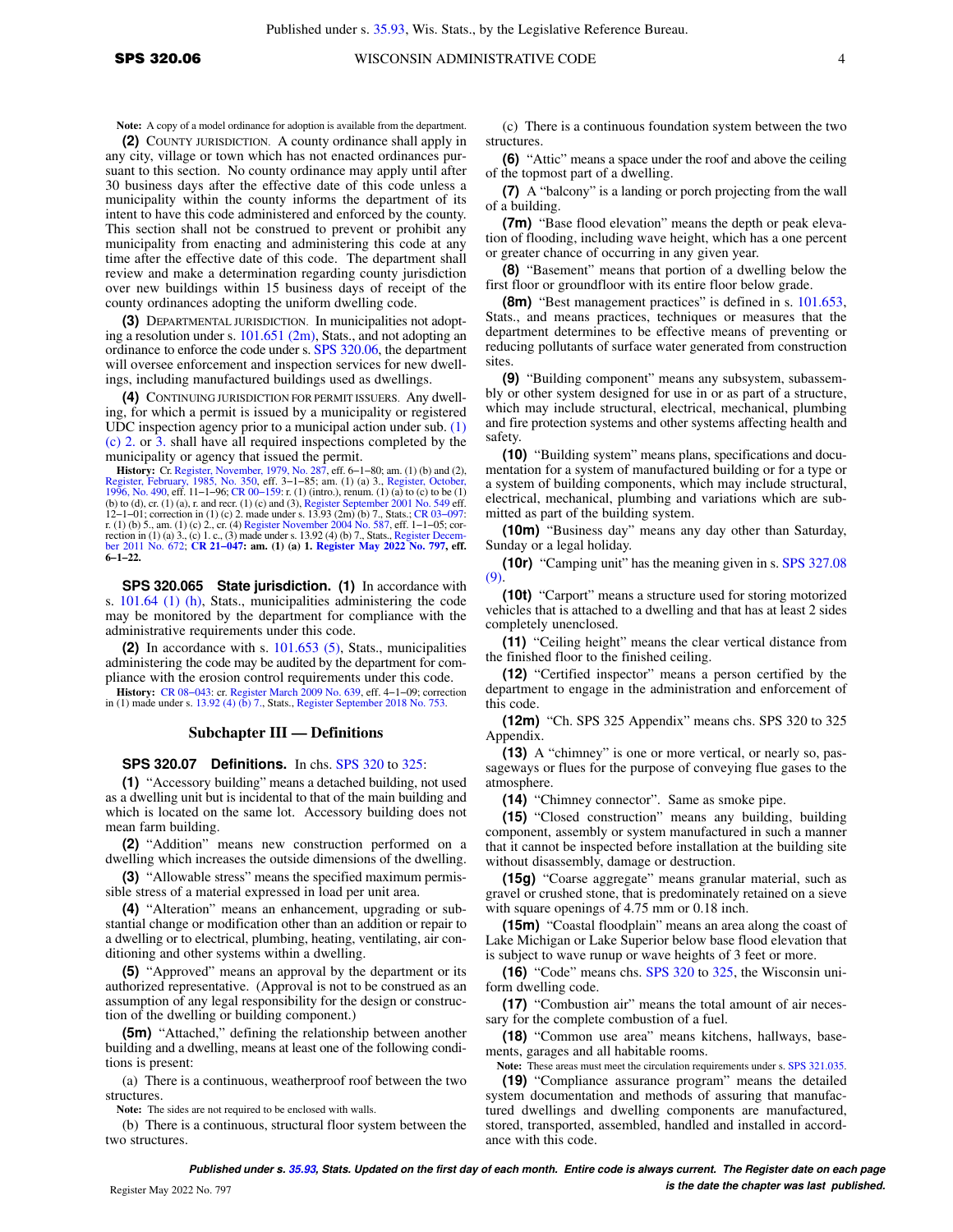**(19m)** "Composting toilet system" means a method that collects, stores and converts by bacterial digestion nonliquid−carried human wastes or organic kitchen wastes, or both, into humus.

**(19r)** "Control practice" means a method or device implemented to prevent or reduce erosion or the resulting deposition of soil or sediment.

**(20)** "Cooling load" is the rate at which heat must be removed from the space to maintain a selected indoor air temperature during periods of design outdoor weather conditions.

**(21)** "Dead load" means the vertical load due to all permanent structural and nonstructural components of the building such as joists, rafters, sheathing, finishes and construction assemblies such as walls, partitions, floors, ceilings and roofs, and systems.

**(21m)** "Deck" means an unenclosed exterior structure, attached or adjacent to the exterior wall of a building, which has a floor, but no roof.

**(23)** "Department" means the department of safety and professional services.

**(24)** "Detached building" means any building which is not physically connected to the dwelling.

**(24m)** "Dilution air" means air that is provided for the purpose of mixing with flue gases in a draft hood or draft regulator.

**(24r)** "Direct−vent appliance" means a gas−burning appliance that is constructed and installed so that all air for combustion is derived directly from the outside atmosphere and all flue gases are discharged to the outside atmosphere.

**(25)** "Dwelling" has the meaning given in s. [101.61 \(1\)](https://docs-preview.legis.wisconsin.gov/document/statutes/101.61(1)), Stats. Note: Section [101.61 \(1\),](https://docs-preview.legis.wisconsin.gov/document/statutes/101.61(1)) Stats., reads as follows: "Dwelling" means any building that contains one or 2 dwelling units. "Dwelling unit" means a structure or that part of a structure which is used or intended to be used as a home, residence or sleeping place by one person or by 2 or more persons maintaining a common household, to the exclusion of all others. "Dwelling" and "dwelling unit" do not include a primitive rural hunting cabin.

**(26)** "Dwelling contractor" means any person, firm or corporation engaged in the business of performing erosion control or construction work such as framing, roofing, siding, insulating, masonry or window replacement work covered under this code and who takes out a building permit. "Dwelling contractor" does not include the owner of an existing dwelling, an owner who will reside in a new dwelling or a person, firm or corporation engaging exclusively in electrical, plumbing, or heating, ventilating and air conditioning work.

**(27)** "Dwelling unit" has the meaning given in s. [101.61 \(1\),](https://docs-preview.legis.wisconsin.gov/document/statutes/101.61(1)) Stats.

Note: Section [101.61 \(1\)](https://docs-preview.legis.wisconsin.gov/document/statutes/101.61(1)), Stats., reads as follows: "Dwelling" means any building that contains one or 2 dwelling units. "Dwelling unit" means a structure or that part of a structure which is used or intended to be used as a home, residence or sleeping place by one person or by 2 or more persons maintaining a common household, to the exclusion of all others. "Dwelling" and "dwelling unit" do not include a primitive rural hunting cabin.

**(28t)** "Erosion" means the detachment and movement of soil, sediment or rock fragments by water, wind, ice or gravity.

**(29)** "Exit" means a direct, continuous, unobstructed means of egress from inside the dwelling to the exterior of the dwelling.

**(30)** "Farm operation" is the planting and cultivating of the soil and growing of farm products substantially all of which have been planted or produced on the farm premises.

Note: According to s. [102.04 \(3\),](https://docs-preview.legis.wisconsin.gov/document/statutes/102.04(3)) Stats., the farm operation includes the management, conserving, improving and maintaining of the premises, tools, equipment improvements and the exchange of labor or services with other farmers; the processing, drying, packing, packaging, freezing, grading, storing, delivery to storage, carrying to market or to a carrier for transportation to market and distributing directly to the consumer; the clearing of such premises and the salvaging of timber and the man-agement and use of wood lots thereon but does not include logging, lumbering and wood−cutting operations unless the operations are conducted as an accessory to other farm operations.

**(31)** "Farm premises" is defined to be the area which is planted and cultivated. The farm premises does not include greenhouses, structures or other areas unless used principally for the production of food or farm products.

**(32)** "Farm products" are defined as agricultural, horticultural and arboricultural crops. Animals considered within the definition of agricultural include livestock, bees, poultry, fur−bearing animals, and wildlife or aquatic life.

**(33)** "Farming" means the operation of a farm premises owned or rented by the operator.

**(33m)** "Fireblocking" means a material or device used to retard or prevent the spread of flame or hot gases through concealed spaces into adjacent rooms or areas.

**(34)** "Firebox" means that part of the fireplace used as the combustion chamber.

**(34e)** "First floor" means the first floor level above any groundfloor or basement or, in the absence of a groundfloor or basement, means the lowest floor level in the dwelling.

**(34f)** "Flight" means a continuous series of risers and treads, with no intermediate landings.

**(34g)** "Floodfringe area" means that portion of the floodplain outside of the floodway that is at or below base flood elevation. The term "floodfringe" is intended to designate an area of standing, rather than flowing, water.

**(34h)** "Floodplain" means land which is subject to flooding which is at or below base flood elevation. The floodplain includes the floodway and floodfringe areas.

**(34i)** "Floodway" means the channel of a river or stream and those portions of the floodplain adjoining the channel required to carry the flood discharge. The term "floodway" is intended to designate an area of flowing, rather than standing, water.

**(34s)** "Foundation" means the structural system used to transfer the weight of the building to the earth.

**Note:** The foundation may include one or more components such as footings, piers, columns, slabs and walls.

**(35)** "Garage" means a structure used for storing motorized vehicles that has any more than 2 sides completely enclosed.

**(36)** "Gas appliance" means any device that uses gas as a fuel or raw material to produce light, heat, power, refrigeration or air conditioning.

**(36m)** "Groundfloor" means that level of a dwelling, below the first floor, located on a site with a sloping or multilevel grade and which has a portion of its floor line at grade.

**(36r)** "Guard" means a barrier erected to prevent a person from falling to a lower level.

**(37)** "Habitable room" means any room used for sleeping, living or dining purposes, excluding such enclosed places as kitchens, closets, pantries, bath or toilet rooms, hallways, laundries, storage spaces, utility rooms, and similar spaces.

**(37m)** "Handrail" means a horizontal or sloping rail intended for grasping by a hand, for guidance or support or preventing a fall down a stair.

**(38)** "Hearth" means the floor area within the fire chamber of a fireplace.

**(38m)** "Hearth extension" means the surfacing applied to the floor area extending in front of and at the sides of the fireplace opening.

**(40)** "Heating load" is the estimated heat loss of each room or space to be heated, based on maintaining a selected indoor air temperature during periods of design outdoor weather conditions. The total heat load includes: the transmission losses of heat transmitted through the wall, floor, ceiling, glass or other surfaces; and either the infiltration losses or heat required to warm outdoor air used for ventilation.

**Note:** Infiltration losses include heat required to warm outside air which leaks through cracks and crevices, around doors and windows or through open doors and windows.

**(40m)** "Hollow unit" means a masonry unit which has a net cross−sectional area parallel to the bearing face which is less than 75% of the gross cross−sectional area.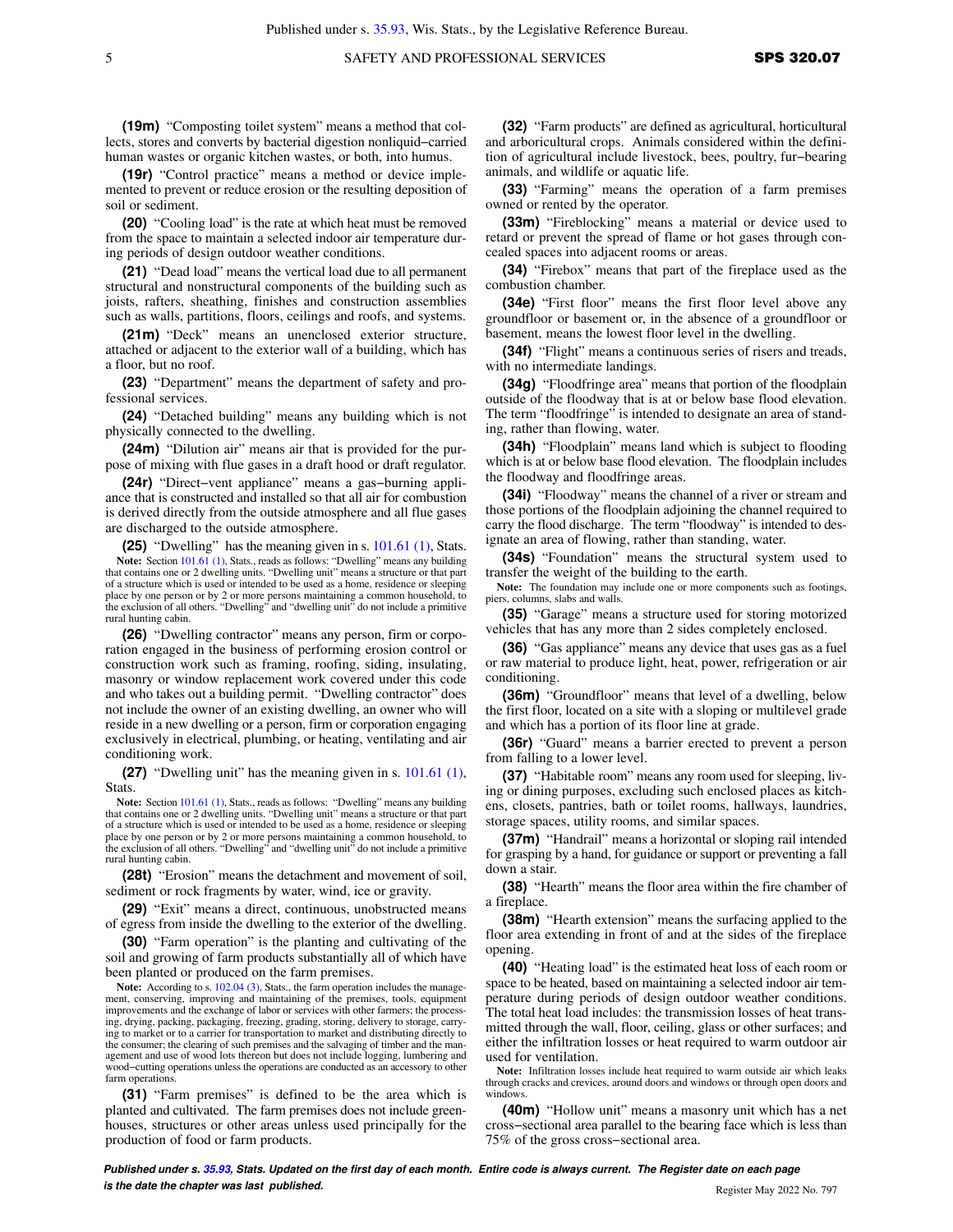**(41)** "Independent inspection agency" means any person, firm, association, partnership or corporation certified by the department to perform certified inspections under this code.

**(42)** "Initial construction" means the date of issuance of the Wisconsin uniform building permit.

**(43)** "Insignia." See "Wisconsin insignia."

**(44)** "Installation" means the assembly of a manufactured building on site and the process of affixing a manufactured building to land, a foundation, footing or an existing building.

**(46)** "Kitchen" means an area used, or designed to be used, for the preparation of food.

**(46m)** "Land disturbing construction activity" means any man−made alteration of the land surface resulting in a change in the topography or existing vegetative or non−vegetative soil cover, that may result in storm water runoff and lead to an increase in soil erosion and movement of sediment. Land disturbing construction activity includes clearing and grubbing, demolition, excavating, pit or trench dewatering, filling and grading activities.

**(47)** "Landing" means the level portion of a stairs located between flights of stairs or located at the top and base of a stairs.

**(48)** "Listed and listing" means equipment or building components which are tested by an independent testing agency and accepted by the department.

**(49)** "Live load" means the weight superimposed on the floors, roof and structural and nonstructural components of the dwelling through use and by snow, ice or rain.

**(50)** "Loft" means an upper room or floor which has at least 50% of the common wall open to the floor below. The opening may be infringed upon by an open guard constructed in compliance with s. [SPS 321.04 \(2\)](https://docs-preview.legis.wisconsin.gov/document/administrativecode/SPS%20321.04(2)), but not by a window or half−wall guard. All habitable rooms of lofts are open to the floor below.

**(51)** "Manufacture" means the process of making, fabricating, constructing, forming or assembling a product from raw, unfinished, semifinished or finished materials.

**(52m)** "Manufactured home" has the meaning as given in s. [101.91 \(2\),](https://docs-preview.legis.wisconsin.gov/document/statutes/101.91(2)) Stats.

Note: Section [101.91 \(2\),](https://docs-preview.legis.wisconsin.gov/document/statutes/101.91(2)) Stats., reads as follows:

(2) "Manufactured home" means any of the following:

(am) A structure that is designed to be used as a dwelling with or without a permanent foundation and that is certified by the federal department of housing and urban development as complying with the standards established under [42 USC 5401](https://docs-preview.legis.wisconsin.gov/document/usc/42%20USC%205401) to [5425.](https://docs-preview.legis.wisconsin.gov/document/usc/42%20USC%205425)

(c) A mobile home, unless a mobile home is specifically excluded under the applicable statute.

Note: "Mobile home" is defined in section [101.91 \(10\)](https://docs-preview.legis.wisconsin.gov/document/statutes/101.91(10)), Stats., as follows: "'Mobile home' means a vehicle manufactured or assembled before June 15, 1976, designed to be towed as a single unit or in sections upon a highway by a motor vehicle and equipped and used, or intended to be used, primarily for human habitation, with walls of rigid uncollapsible construction, which has an overall length in excess of 45 feet. 'Mobile home' includes the mobile home structure, its plumbing, heating, air conditioning and electrical systems, and all appliances and all other equipment carrying a manufacturer's warranty."

**(53)** "Mechanical draft venting system" means a venting system for a gas burning appliance that is designed to remove flue or vent gases by mechanical means, such as a fan, which may consist of an induced draft portion under non−positive static pressure or a forced draft portion under positive static pressure.

**(53f)** "Modular home" has the meaning given in s. [101.71 \(6\),](https://docs-preview.legis.wisconsin.gov/document/statutes/101.71(6)) Stats.

**Note:** Section [101.71 \(6\) \(a\)](https://docs-preview.legis.wisconsin.gov/document/statutes/101.71(6)(a)), Stats., reads as follows:

(a) "Modular home" means any structure or component thereof which is intended for use as a dwelling and:

1. Is of closed construction and fabricated or assembled on−site or off−site in manufacturing facilities for installation, connection, or assembly and installation, at the building site; or

2. Is a building of open construction which is made or assembled in manufacturing facilities away from the building site for installation, connection, or assembly and installation, on the building site and for which certification is sought by the manufacturer.

(b) "Modular home" does not mean any manufactured home under s. [101.91](https://docs-preview.legis.wisconsin.gov/document/statutes/101.91) or any building of open construction which is not subject to par. (a) 2. Note: See s. [SPS 320.07 \(52m\)](https://docs-preview.legis.wisconsin.gov/document/administrativecode/SPS%20320.07(52m)) for the definition of manufactured home.

**(53m)** "Multiple station smoke alarm" means an assembly

that incorporates the smoke detector, the control equipment and the alarm−sounding device in one unit that is capable of being interconnected with one or more additional alarms so that the actuation of one alarm causes the operation of all interconnected alarms.

**(54)** A "multi−wythe wall" is a masonry wall composed of 2 or more wythes of masonry units tied or bonded together.

**(55)** "Municipality" means any city, village, town or county in this state.

**(55m)** "Naturally vented appliance" means an appliance with a venting system designed to remove flue or vent gases under non−positive static vent pressure entirely by natural draft.

**(56)** "Open construction" means any building, building component, assembly or system manufactured in such a manner that it can be readily inspected at the building site without disassembly, damage or destruction.

**(57)** "Owner" means any person having a legal or equitable interest in the dwelling.

**(58)** "Perm" means a unit of permeance which is measured in grains per (hour) (square foot) (inch of mercury vapor pressure difference).

**Note:** The lower the perm rating of a material is, the more difficult it is for water vapor to pass through it.

**(59)** "Pilaster" is a projection of masonry or a filled cell area of masonry for the purpose of bearing concentrated loads or to stiffen the wall against lateral forces.

**(59m)** "Porch" means an unenclosed exterior structure at or near grade attached or adjacent to the exterior wall of any building, and having a roof and floor.

**(59p)** "Primitive rural hunting cabin" has the meaning given in s. [101.61 \(3\)](https://docs-preview.legis.wisconsin.gov/document/statutes/101.61(3)), Stats.

Note: Section [101.61 \(3\)](https://docs-preview.legis.wisconsin.gov/document/statutes/101.61(3)), Stats., reads as follows:

**(3)** "Primitive rural hunting cabin" means a structure that satisfies all of the following:

(a) The structure is not used as a home or residence.

(b) The structure is used principally for recreational hunting activity.

(c) The structure does not exceed 2 stories in height.

(d) The structure satisfies any of the following: 1. The structure was constructed before December 31, 1997.

2. The structure results from alterations made to a structure described in subd.1.

3. The structure replaces a structure described in subd. 1.

**(59t)** "Privy" means an enclosed nonportable toilet into which nonwater−carried human wastes are deposited to a subsurface storage chamber.

**(60m)** "Registered UDC inspection agency" means a person, business or entity that is registered with the department for the purpose of facilitating plan review, issuance of Wisconsin uniform building permits, and inspection of one− and 2−family dwellings in municipalities where the department has jurisdiction pursuant to s. [101.651 \(3\) \(b\),](https://docs-preview.legis.wisconsin.gov/document/statutes/101.651(3)(b)) Stats.

**(61)** "Repair" means the act or process of restoring to original soundness, including redecorating, refinishing, nonstructural repairs or maintenance, or the replacement of existing fixtures, systems or equipment with the equivalent fixture, system or equipment.

**(62)** "Shingle" means a unit of roof−covering material that has been manufactured to specific dimensions and is applied in overlapping fashion. "Shingle" includes all of the following:

(a) "Fiberglass asphalt shingle" means a type of shingle with an internal mat composed of nonwoven, resin−bonded glass fibers, that is impregnated and coated with asphalt.

(b) "Laminated shingle" means a shingle with a second layer of asphalt and mat laminated to the first layer, usually in a design pattern to simulate the dimensional appearance of natural slate or wood shakes.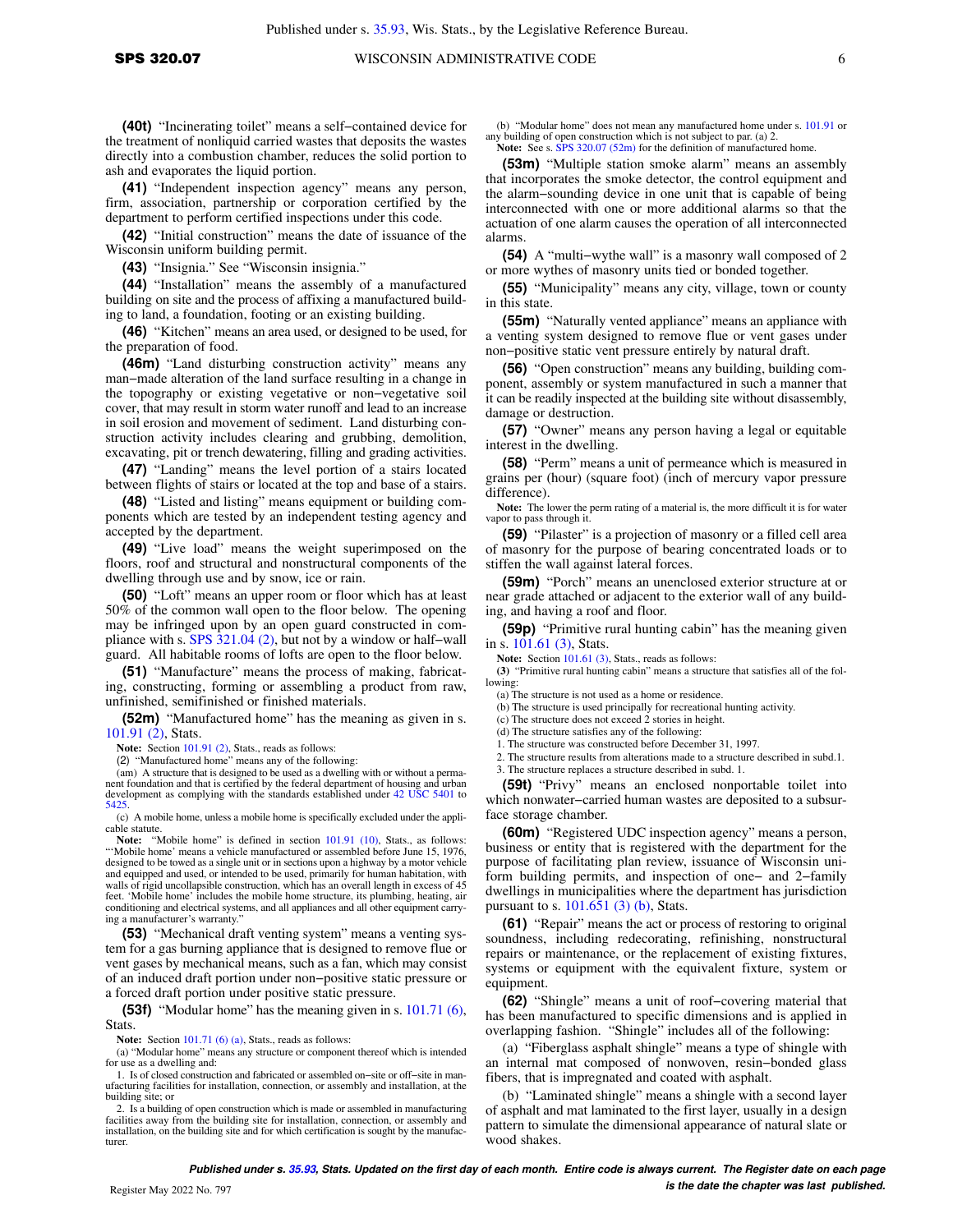(c) "Organic asphalt shingle" means a shingle with an internal mat composed of organic fibers, such as cellulose, that is saturated and coated with asphalt.

(d) "Strip shingle" means a rectangular shingle that relies either on a sealant or on a combination of weight and stiffness to resist wind uplift, rather than using interlocking tabs.

**(63)** A "single−wythe wall" is a masonry wall consisting of one unit of thickness.

**(64)** A "smoke chamber" is that part of a fireplace which acts as a funnel to compress the smoke and gases from the fire so that they will enter the chimney above.

**(65)** A "smoke pipe" is a connector between the solid or liquid fuel−burning appliance and the chimney.

**(65m)** "Solid unit" means a masonry unit which has a net cross−sectional area parallel to the bearing face which is 75% or more of the gross cross−sectional area.

**(65r)** "Stabilized" means the condition where vegetation is established or other practices are in place on exposed soil surfaces so as to reduce erosion.

**(66)** "Stair," "stairs," or "stairway" means one or more risers and the necessary treads, which form a continuous passage from one elevation to another. Multiple stairways can be connected by platforms and landings.

**(68)** A "story" is that portion of a building located above the basement, between the floor and the ceiling.

**(69)** A "stove" is a nonportable solid−fuel−burning, vented, nonducted heat−producing appliance located in the space that it is intended to heat. This definition does not include cooking appliances.

**(70)** "Stovepipe." Same as smoke pipe.

**(71)** "Strain" means a change in the physical shape of a material caused by stress.

**(72)** "Stress" means internal resistance to an external force expressed in load per unit area; stresses acting perpendicular (compression or tension) to the surface, shear stresses acting in the plane of the surface, or bending stresses which cause curving.

**(73)** "Structural analysis" is a branch of the physical sciences which uses the principles of mechanics in analyzing the impact of loads and forces and their effect on the physical properties of materials in the form of internal stress and strain.

**(75)** The "throat" of a fireplace is the slot−like opening above the firebox through which flames, smoke and other products of combustion pass into the smoke chamber.

**(75m)** "UDC" means chs. [SPS 320](https://docs-preview.legis.wisconsin.gov/document/administrativecode/ch.%20SPS%20320) to [325,](https://docs-preview.legis.wisconsin.gov/document/administrativecode/ch.%20SPS%20325) the Wisconsin uniform dwelling code.

**(76)** "Vent" means a vertical flue or passageway to vent fuel− burning appliances.

**(77)** A "vent connector" is a connector between a fuel−burning appliance and the chimney or vent.

**(77f)** "Water−resistive barrier" means a material, including flashing, behind an exterior wall covering that is intended to resist liquid water that has penetrated behind the permanent weather−resistant finish from further intruding into the exterior wall assembly.

**(77m)** "Waters of the state" includes those portions of Lake Michigan and Lake Superior within the boundaries of Wisconsin, and all lakes, bays, rivers, streams, springs, ponds, wells, impounding reservoirs, marshes, watercourses, drainage systems and other surface waters or groundwaters, natural or artificial, public or private, within the state or its jurisdiction.

**(78)** "Window" means a glazed opening in an exterior wall, including glazed portions of doors, within a conditioned space.

**(78m)** "Wisconsin Administrative Permit" means a permit issued by a municipality that does not conduct inspections or plan reviews under this code.

**(79)** "Wisconsin insignia" means a device or seal approved by the department to certify compliance with this code.

**History:** Cr. [Register, November, 1979, No. 287](https://docs-preview.legis.wisconsin.gov/document/register/287/B/toc), eff. 6–1–80; cr. (34m) and (36m), [Register, February, 1985, No. 350,](https://docs-preview.legis.wisconsin.gov/document/register/350/B/toc) eff. 3–1–85; am. (8), (22), (36m), (50), (50), (50), (50), (50), (50), (50), (50), (50), (50), (50), (5 (40m), (59m) and (65m), r. and recr. (38), [Register, January, 1989, No. 397,](https://docs-preview.legis.wisconsin.gov/document/register/397/B/toc) eff.<br>2–1–89; am. (16), (34m), (40), (52) (a) (intro.) and (b), cr. (21m), [Register, March,](https://docs-preview.legis.wisconsin.gov/document/register/435/B/toc)<br>[1992, No. 435,](https://docs-preview.legis.wisconsin.gov/document/register/435/B/toc) eff. 4–1–92; am. (16), cr. (intro), (8m (77m), [Register, September, 1992, No. 441,](https://docs-preview.legis.wisconsin.gov/document/register/441/B/toc) eff. 12−1−92; am. (4) and (65r), renum. (62) to be (73r), cr. (26), (62), (78m), [Register, November, 1995, No. 479](https://docs-preview.legis.wisconsin.gov/document/register/479/B/toc), eff. 12−1−95; emerg. cr. (7m), (34L) and (40f), eff. 5−8−96; correction in (23) made under s. 13.93 (2m) (b) 7., Stats., [Register, October, 1996, No. 490](https://docs-preview.legis.wisconsin.gov/document/register/490/B/toc); emerg. cr. (7m), (34L) and (40f), eff. 5–9–96; cr. (7m), (15m), (15m), (44g), (34h) and (34i), renum. (34k) to be (34e), [Register, February, 1997, No. 494](https://docs-preview.legis.wisconsin.gov/document/register/494/B/toc), ef recr. (17) and (36) and am. (47) and (61), [Register, March, 2001, No. 543](https://docs-preview.legis.wisconsin.gov/document/register/543/B/toc), eff. 4–1–01;<br>CR 00–159: cr. (60m) and (75m), [Register September 2001 No. 549](https://docs-preview.legis.wisconsin.gov/document/register/549/B/toc) eff. 12–1–01;<br>CR 02–077: cr. (10t), r. and recr. (29) and (35) Registe [Register December 2006 No. 612](https://docs-preview.legis.wisconsin.gov/document/register/612/B/toc), eff. 4–1–07; CR 08–043: cr. (5m), (18), (34s),<br>(53f) and (77f), r. (29m) and (52) [Register March 2009 No. 639](https://docs-preview.legis.wisconsin.gov/document/register/639/B/toc), eff. 4–1–09; correc-<br>tion in (intro.), (16), (23), (50), (75m) made under s. 13 [ister December 2011 No. 672;](https://docs-preview.legis.wisconsin.gov/document/register/672/B/toc) CR 15–041: am. (34f), r. (34m), cr. (36r), (37m), am.<br>(47), (50), (62) (intro.), (66), r. (67), (67m) [Register December 2015 No. 720](https://docs-preview.legis.wisconsin.gov/document/register/720/B/toc), eff.<br>1–1–16; CR 15–043: cr. (12m) Register December 2015 No rection in (12m) made under s. 13.92 (4) (b) 7., Stats., [Register December 2015 No.](https://docs-preview.legis.wisconsin.gov/document/register/720/B/toc)<br>[720;](https://docs-preview.legis.wisconsin.gov/document/register/720/B/toc) [EmR1703:](https://docs-preview.legis.wisconsin.gov/document/emergencyrules/EmR1703) emerg. cr. (10r.), eff. 2<del>–6–</del>17; CR 17–017; cr. (10r) [Register March](https://docs-preview.legis.wisconsin.gov/document/register/747/B/toc)<br>[2018 No. 747](https://docs-preview.legis.wisconsin.gov/document/register/747/B/toc), eff. 4–1–18; C**R 21–047: am. (25), (27), [No. 797,](https://docs-preview.legis.wisconsin.gov/document/register/797/B/toc) eff. 6−1−22.**

#### **Subchapter IV — Approval and Inspection of One− and 2−Family Dwellings**

**SPS 320.08 Wisconsin uniform building permit. (1)** WHERE REQUIRED. Except as provided under s. [SPS 320.09](https://docs-preview.legis.wisconsin.gov/document/administrativecode/SPS%20320.09(9)(b)) [\(9\) \(b\)](https://docs-preview.legis.wisconsin.gov/document/administrativecode/SPS%20320.09(9)(b)), a Wisconsin uniform building permit shall be obtained from the municipality administering and enforcing this code or from a registered UDC inspection agency administering and enforcing this code in a municipality where the department has jurisdiction pursuant to s.  $101.651$  (3) (b), Stats., before any on–site construction, including excavation for a structure, may begin.

**(2)** INSPECTIONS. A person who obtains a Wisconsin uniform building permit from a registered UDC inspection agency shall retain the same agency to conduct the inspections for the project under s. [SPS 320.10](https://docs-preview.legis.wisconsin.gov/document/administrativecode/SPS%20320.10).

Note: Section [SPS 320.09 \(9\) \(b\)](https://docs-preview.legis.wisconsin.gov/document/administrativecode/SPS%20320.09(9)(b)) permits the issuance of a footing and foundation permit prior to the issuance of the Wisconsin uniform building permit.

**History:** Cr. [Register, November, 1979, No. 287,](https://docs-preview.legis.wisconsin.gov/document/register/287/B/toc) eff. 6–1–80; am. Register, Sep-<br>[tember, 1992, No. 441,](https://docs-preview.legis.wisconsin.gov/document/register/441/B/toc) eff. 12–1–92; CR 00–159: r. and recr., [Register September](https://docs-preview.legis.wisconsin.gov/document/register/549/B/toc)<br>[2001 No. 549](https://docs-preview.legis.wisconsin.gov/document/register/549/B/toc) eff. 12–1–01; CR 03–097: am. (1) Register Nove eff. 1−1−05; correction in (1) made under s. 13.93 (2m) (b) 7., Stats., [Register August](https://docs-preview.legis.wisconsin.gov/document/register/620/B/toc) [2007 No. 620;](https://docs-preview.legis.wisconsin.gov/document/register/620/B/toc) correction in (1) made under s. 13.92 (4) (b) 7., Stats., [Register March](https://docs-preview.legis.wisconsin.gov/document/register/639/B/toc) [2009 No. 639;](https://docs-preview.legis.wisconsin.gov/document/register/639/B/toc) correction in (1), (2) made under s. 13.92 (4) (b) 7., Stats., [Register](https://docs-preview.legis.wisconsin.gov/document/register/672/B/toc) [December 2011 No. 672.](https://docs-preview.legis.wisconsin.gov/document/register/672/B/toc)

**SPS 320.09 Procedure for obtaining uniform building permit. (1)** APPLICATION. Application for a Wisconsin uniform building permit shall be on forms obtained from the department, the municipality or the authorized UDC inspection agency administering and enforcing this code. No application shall be accepted that does not contain all the information requested on the form.

**Note:** See ch. [SPS 325 Appendix A](https://docs-preview.legis.wisconsin.gov/document/administrativecode/ch.%20SPS%20325%20Appendix%20A) for a copy of the Wisconsin uniform building permit and application.

**Note:** Any municipality exercising jurisdiction may require reasonable supple-mentary information not contained on the Wisconsin building permit application.

**(2)** FILING OF PERMIT APPLICATIONS. (a) *Construction or installation of a dwelling.* 1. A Wisconsin uniform building permit application for the construction or installation of a dwelling shall be filed with the municipality or the authorized UDC inspection agency administering and enforcing this code.

2. Pursuant to s. [101.63 \(7m\)](https://docs-preview.legis.wisconsin.gov/document/statutes/101.63(7m)), Stats., each municipality shall contact the department to register and enroll in the department's online building permit system. Municipalities or its contracted agent shall then file all building permits in the format acceptable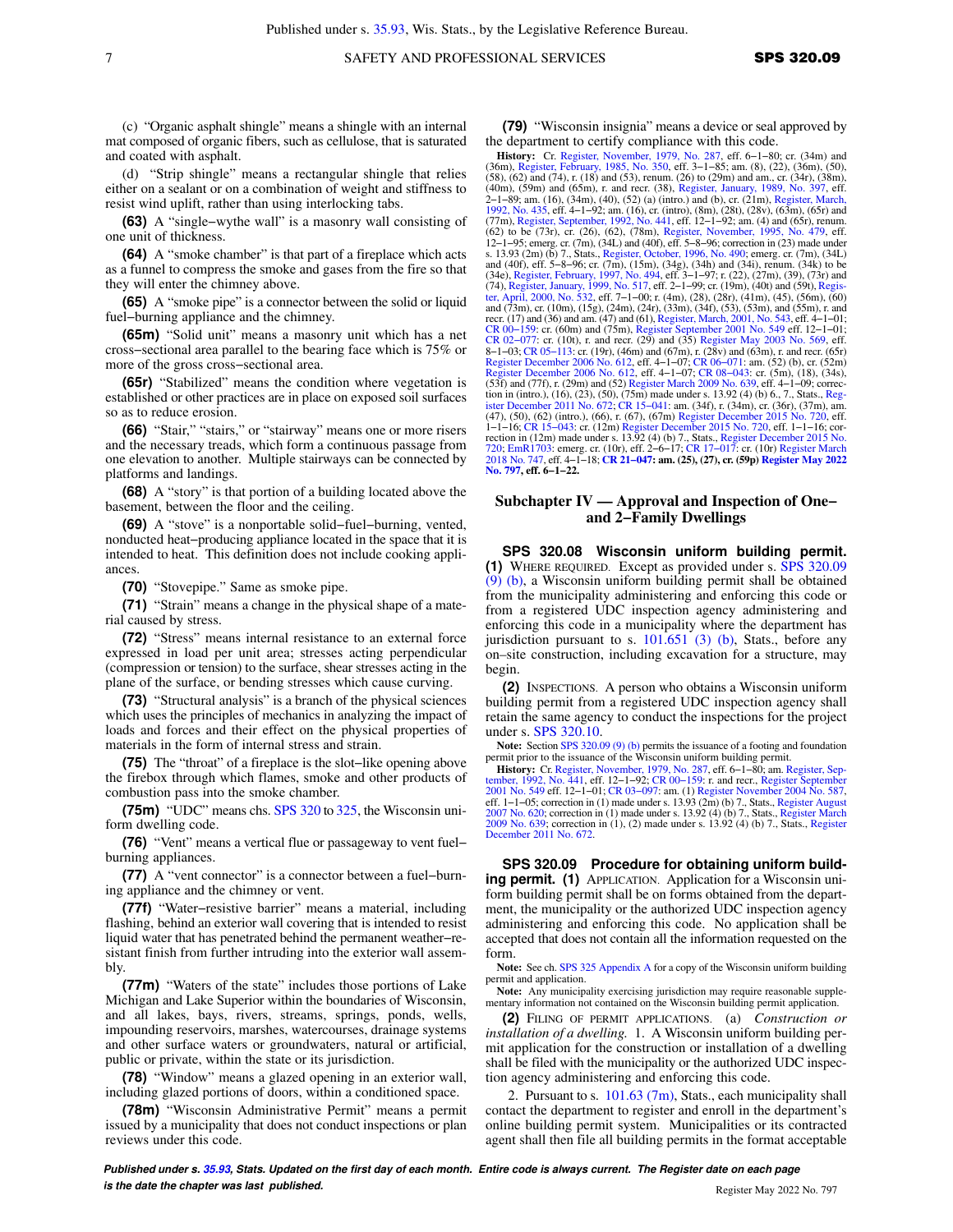to the department no later than the 15th of the following month after the date the permit was issued.

Note: To register for the electronic building permit process the department may be contacted by telephone at (608) 266−2112, or via email at [DSPSSBUD-](mailto:DSPSSBUDCTech@wisconsin.gov)[CTech@wisconsin.gov.](mailto:DSPSSBUDCTech@wisconsin.gov)

3. If the municipality administering and enforcing this code fails to file the electronic permit form information by the end of the first month following the date of issuance, the municipality, or the contracted inspection agency of that municipality shall refund to the person to whom the building permit was issued the amount of the permit fees less the fee paid to the state for the Wisconsin uniform building permit seal.

4. The Wisconsin uniform building permit shall not be issued nor shall the permit information be submitted electronically to the department prior to the receipt of all completed forms, fees, plans, and documents required to process the application and completion of other local prerequisite permitting requirements.

**Note:** The department requires copies of permits that are issued for new dwelling construction or installation only. Permits issued for additions, alterations, accessory buildings, etc., should not be filed with the department.

(b) *Additions, alterations and repairs.* 1. When required by local ordinance, permit applications for additions, alterations and repairs shall be filed with municipalities and counties in accordance with their adopted ordinances.

**Note:** The Department of Safety and Professional Services requires copies of permits that are issued for new dwelling construction only. Any permits issued for additions, alterations, repairs, garage construction, etc. are not required to be filed with the department.

2. Pursuant to s. [101.65 \(1m\)](https://docs-preview.legis.wisconsin.gov/document/statutes/101.65(1m)), Stats., a building permit required under subd. [1.](https://docs-preview.legis.wisconsin.gov/document/administrativecode/SPS%20320.09(2)(b)1.) may not be issued unless the conditions of sub.  $(5)$  (c) are satisfied, except as provided under s. [101.654 \(1\)](https://docs-preview.legis.wisconsin.gov/document/statutes/101.654(1)(b)) [\(b\)](https://docs-preview.legis.wisconsin.gov/document/statutes/101.654(1)(b)), Stats.

3. Building permits for additions, alterations and repairs are not required in municipalities where the department has jurisdiction under s. [101.651 \(3\) \(b\)](https://docs-preview.legis.wisconsin.gov/document/statutes/101.651(3)(b)), Stats.

(c) *General requirements.* 1. The permit application shall be reviewed by a certified UDC inspector.

2. A permit may be issued only after approval of the requirements under this section by a certified UDC inspector.

3. Dwellings for which a permit has been issued shall be inspected in accordance with s. [SPS 320.10](https://docs-preview.legis.wisconsin.gov/document/administrativecode/SPS%20320.10).

**(3)** FEES. (a) *Municipal fees.* 1. The municipality shall, by ordinance, determine fees to cover expenses of plan examination, inspection and the issuance of the Wisconsin uniform building permit.

2. The municipality shall purchase a Wisconsin uniform building permit seal from the department for each new dwelling in accordance with s. [SPS 302.34.](https://docs-preview.legis.wisconsin.gov/document/administrativecode/SPS%20302.34)

(b) *Inspection agency fees.* 1. UDC inspection agency fees shall be determined by contract between the municipality and the agency or between the department and the agency, where the agency has been authorized to conduct inspections on behalf of the department.

2. A UDC inspection agency shall purchase a Wisconsin uniform building permit seal from the department in accordance with s. [SPS 302.34.](https://docs-preview.legis.wisconsin.gov/document/administrativecode/SPS%20302.34)

**(4)** PLAN SUBMITTALS. At least 2 sets of plans for all one− and 2−family dwellings shall be submitted to the municipality or authorized UDC inspection agency administering and enforcing this code, for examination and approval at the time the Wisconsin uniform building permit application is filed.

**(5)** REQUIRED PLANS. The required building plans shall be legible and drawn to scale or dimensioned and shall include all of the following:

(a) *Site plan.* The site plan shall show all of the following:

1. The location of the dwelling and any other buildings, wells, surface waters and dispersal systems on the site with respect to property lines and surface waters adjacent to the site.

2. The areas of land−disturbing construction activity and the location of all erosion and sediment control measures to be employed in order to comply with s. [SPS 321.125.](https://docs-preview.legis.wisconsin.gov/document/administrativecode/SPS%20321.125)

3. The pre−construction ground surface slope and direction of runoff flow within the proposed areas of land disturbance.

(b) *Floor plan.* 1. Floor plans shall be provided for each floor.

2. The following features shall be included on all floor plans:

a. The size and location of all rooms, doors, windows, structural features, exit passageways and stairs.

b. The use of each room.

c. The location of plumbing fixtures, chimneys, heating and cooling appliances, and a heating distribution layout.

d. The location and construction details of wall bracing on each building side and floor level. The details may consist of the Wall Bracing Compliance Worksheet or a legend showing which wall bracing method is used and the lengths or number of braced wall panels and demarcation of the circumscribed rectangles if more than one is used.

(c) *Elevations.* The elevations shall show all of the following:

1. The exterior appearance of the building, including the type of exterior materials.

2. The location, size and configuration of doors, windows, roof, chimneys, exterior grade, footings and foundation walls.

**(6)** REQUIRED DATA. (a) All plans submitted for approval shall be accompanied by sufficient data, calculations and information to determine if the dwelling will meet the requirements of this code.

(b) The data and information for determining compliance with the energy conservation standards shall be submitted in a format approved by the department.

(c) Except as required under s. [SPS 321.33](https://docs-preview.legis.wisconsin.gov/document/administrativecode/SPS%20321.33), a municipality exercising jurisdiction may not require plans or calculations to be stamped or sealed by an architect or engineer.

(d) The name of the initial downstream receiving water of the state from the dwelling shall be identified, regarding erosion and sediment control.

**(7)** MASTER PLANS. (a) Where a dwelling is intended to be identically and repetitively constructed at different locations, a master plan may be submitted for approval.

(b) The plans shall include plans and data as required under subs.  $(5)$  and  $(6)$ .

(c) If the plans conform to the provisions of the code, an approval and a master plan number shall be issued.

(d) The number issued may be used in lieu of submitting building plans for each location.

(e) A plot plan shall be submitted for each location at the time of application for the Wisconsin uniform building permit.

**(8)** APPROVAL OF PLANS. (a) If the municipality or authorized UDC inspection agency administering and enforcing the code determines that the plans submitted for a one− or 2−family dwelling substantially conform to the provisions of this code and other legal requirements, an approval shall be issued.

(b) The plans shall be stamped "conditionally approved" by a certified inspector who holds the respective credential for the plans reviewed.

(c) One copy shall be returned to the applicant and one copy shall be retained by the municipality or authorized UDC inspection agency administering and enforcing this code.

(d) The conditions of approval shall be indicated by a letter or on the permit.

(e) All conditions of the approval shall be met during construction.

**(9)** ISSUANCE AND POSTING OF PERMITS. (a) *Uniform building permit.* 1. The Wisconsin uniform building permit shall be issued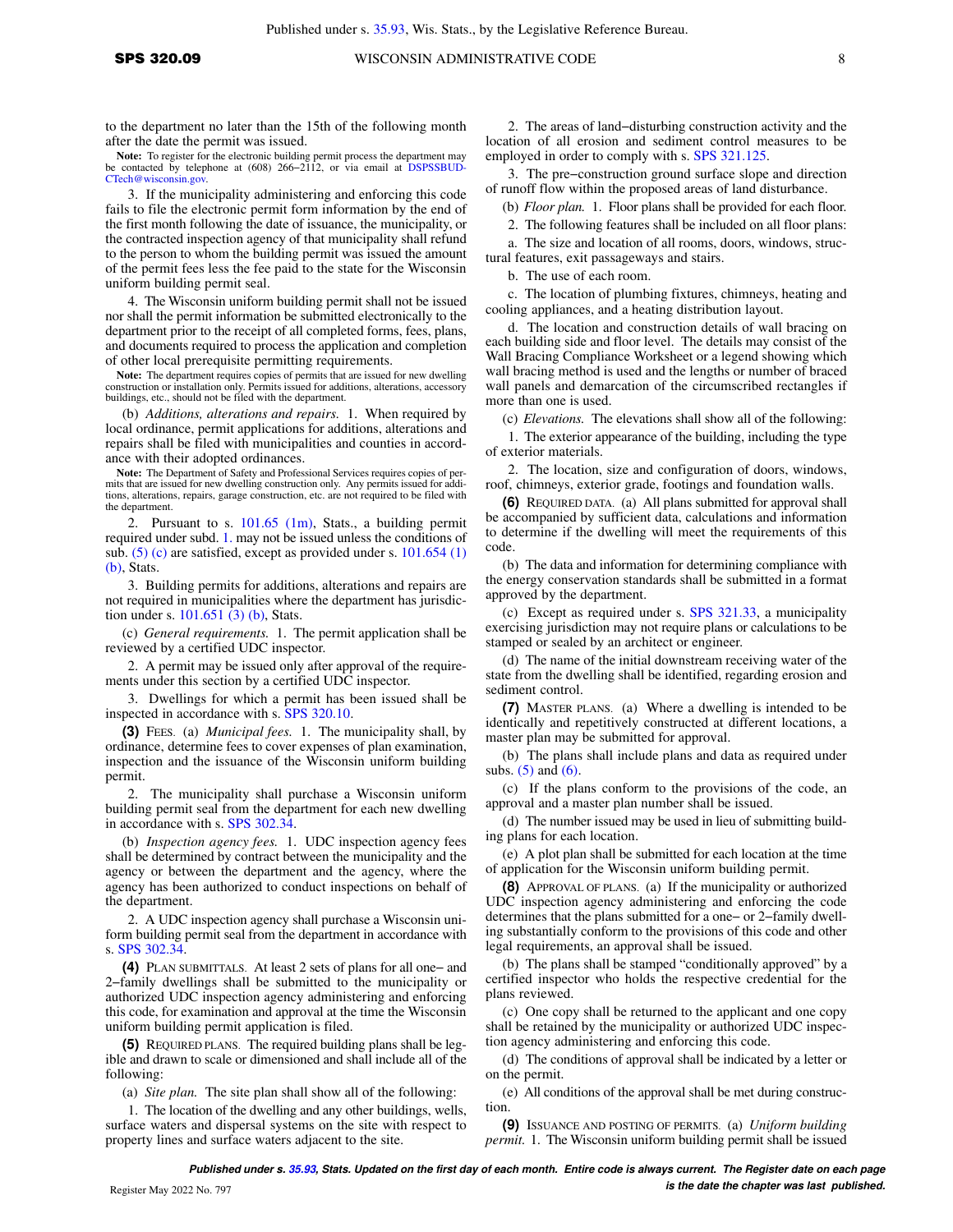if the requirements for filing and fees are satisfied and the plans have been conditionally approved.

2. Pursuant to s. [101.65 \(1m\)](https://docs-preview.legis.wisconsin.gov/document/statutes/101.65(1m)), Stats., a Wisconsin uniform building permit may not be issued to a person unless the person complies with subds. [3.](https://docs-preview.legis.wisconsin.gov/document/administrativecode/SPS%20320.09(9)(a)3.) and [4.](https://docs-preview.legis.wisconsin.gov/document/administrativecode/SPS%20320.09(9)(a)4.), except as provided under s. [101.654 \(1\) \(b\)](https://docs-preview.legis.wisconsin.gov/document/statutes/101.654(1)(b)) and [\(c\) 2.,](https://docs-preview.legis.wisconsin.gov/document/statutes/101.654(1)(c)2.) Stats.

**Note:** Section [101.654 \(1\) \(b\),](https://docs-preview.legis.wisconsin.gov/document/statutes/101.654(1)(b)) Stats., exempts an owner of a dwelling who resides or will reside in the dwelling and who applies for a building permit to perform work on the dwelling from obtaining a dwelling contractor financial responsibility registration. Under s. [101.65 \(1r\)](https://docs-preview.legis.wisconsin.gov/document/statutes/101.65(1r)), an owner who obtains a building permit needs to sign a statement advising the owner of the potential consequences of hiring a contractor to perform work under the permit who is not bonded or insured under s. [101.654 \(2\) \(a\)](https://docs-preview.legis.wisconsin.gov/document/statutes/101.654(2)(a)), **Stats** 

Note: Section [101.654 \(1\) \(c\) 2.](https://docs-preview.legis.wisconsin.gov/document/statutes/101.654(1)(c)2.), Stats., reads: "The continuing education requirements under par. (a) and the rules promulgated by the department under sub. (1m) do not apply to any person who holds a current license issued by the department at the time that the person obtains a building permit if the work the person does under the permit is work for which the person is licensed."

3. A person applying for a Wisconsin uniform building permit for work covered under ch. [SPS 321](https://docs-preview.legis.wisconsin.gov/document/administrativecode/ch.%20SPS%20321) or [322](https://docs-preview.legis.wisconsin.gov/document/administrativecode/ch.%20SPS%20322) who is not the owner who resides or will reside in the dwelling shall hold one of the following credentials issued by the department:

a. A dwelling contractor certification.

b. A dwelling contractor — restricted certification.

c. A dwelling contractor financial responsibility certification.

d. A dwelling contractor financial responsibility — restricted certification.

4. A person applying for a Wisconsin uniform building permit for work covered under ch. [SPS 321](https://docs-preview.legis.wisconsin.gov/document/administrativecode/ch.%20SPS%20321) or [322](https://docs-preview.legis.wisconsin.gov/document/administrativecode/ch.%20SPS%20322) who is not the owner who resides or will reside in the dwelling shall hold or engage, as an employee, a person who holds a certification issued by the department as a dwelling contractor qualifier.

5. The permit shall expire 24 months after issuance if the dwelling exterior has not been completed.

6. Pursuant to s. [101.63 \(7\)](https://docs-preview.legis.wisconsin.gov/document/statutes/101.63(7)), Stats., the name and license number of the Wisconsin master plumber responsible for the installation of plumbing shall be entered on the permit by the issuing entity at the time of issuance.

(b) *Permit to start construction of footings and foundation.* 1. Construction may begin on footings and foundations prior to the issuance of the Wisconsin uniform building permit where a permit to start construction is obtained.

2. Upon submittal of the application for a permit to start construction, a plot plan, complete footing and foundation information including exterior grading, and a fee, the municipality or authorized UDC inspection agency enforcing this code may issue a permit to start construction of the footings and foundation.

3. The issuance of a permit to start construction shall not influence the approval or denial of the Wisconsin uniform building permit application.

(c) *Private onsite wastewater treatment systems.* Pursuant to s. [145.195,](https://docs-preview.legis.wisconsin.gov/document/statutes/145.195) Stats., if the proposed construction requires connection to a private onsite wastewater treatment system, a Wisconsin uniform building permit may not be issued unless conformance with s. [SPS 383.25 \(2\)](https://docs-preview.legis.wisconsin.gov/document/administrativecode/SPS%20383.25(2)) has first been determined.

**Note:** See ch. [SPS 325 Appendix A](https://docs-preview.legis.wisconsin.gov/document/administrativecode/ch.%20SPS%20325%20Appendix%20A) for a reprint of s. [SPS 383.25 \(2\)](https://docs-preview.legis.wisconsin.gov/document/administrativecode/SPS%20383.25(2)).

(d) *Posting of permit.* 1. The Wisconsin uniform building permit shall be posted in a conspicuous place at the dwelling site.

2. The Wisconsin uniform building permit seal shall be affixed to the posted permit or to the Wisconsin uniform building permit application. The permit seal number shall appear on both documents.

**(10)** DISAPPROVAL OF PLANS AND DENIAL OF PERMITS. (a) *General.* Approval shall be denied if the municipality or authorized UDC inspection agency administering and enforcing this code determines that the Wisconsin uniform building permit application or the plans do not substantially conform to the provisions of this code and other legal requirements.

(b) *Denial of application.* A copy of the denied application, accompanied by a written statement specifying the reasons for denial, shall be sent to the applicant and to the owner as specified on the Wisconsin uniform building permit application.

(c) *Stamping of plans.* 1. Plans which do not substantially conform to the provisions of the code shall be stamped "not approved."

2. One copy shall be returned to the person applying for the Wisconsin uniform building permit and one copy shall be retained by the municipality or authorized UDC inspection agency administering and enforcing the code.

(d) *Appeals.* The applicant may appeal a denial of the application in accordance with the procedure outlined in s. [SPS 320.21.](https://docs-preview.legis.wisconsin.gov/document/administrativecode/SPS%20320.21)

**(11)** TIME−SPAN FOR APPROVAL OR DENIAL. Action to approve or deny a uniform building permit application shall be completed within 10 business days of receipt of all forms, fees, plans and documents required to process the application, and completion of other local prerequisite permitting requirements.

**History:** Cr. [Register, November, 1979, No. 287,](https://docs-preview.legis.wisconsin.gov/document/register/287/B/toc) eff. 6–1–80; r. and recr. (7), Reg[ister, February, 1985, No. 350,](https://docs-preview.legis.wisconsin.gov/document/register/350/B/toc) eff. 3-1–85; ann. (4) (b) and (5) locater, Janu-<br>ister, February, 1985, No. 350, eff. 3–1–85; am. (3) (a) [435,](https://docs-preview.legis.wisconsin.gov/document/register/435/B/toc) eff. 4–1–92; am. (4) (a) 1., (5) (a), (b) 2. and (6) (intro.), [Register, September,](https://docs-preview.legis.wisconsin.gov/document/register/441/B/toc) [1992, No. 441,](https://docs-preview.legis.wisconsin.gov/document/register/441/B/toc) eff. 12–1–92; renum. (2) to be (2) (a) and am., am. (3) and (7), cr. (2) (b), (3) (c), Register, November, 1995, No. (4) (a) 1. b., r. (4) (a) 1. c. and d., [Register, February, 1997, No. 494,](https://docs-preview.legis.wisconsin.gov/document/register/494/B/toc) eff. 3–1–97; am.<br>(5) (a), [Register, March, 1998, No. 507](https://docs-preview.legis.wisconsin.gov/document/register/507/B/toc), eff. 4–1–98; cr. (5) (b) 1. c. and d., [Register,](https://docs-preview.legis.wisconsin.gov/document/register/517/B/toc)<br>[January, 1999, No. 517,](https://docs-preview.legis.wisconsin.gov/document/register/517/B/toc) eff. 2–1–99; cr. 7−1−00; correction in (5) (b) 3. made under s. 13.93 (2m) (b) 7., Stats; correction in (5) (b) 3. made under s. 13.93 (2m) (b) 7., Stats., [Register, March, 2001, No. 543;](https://docs-preview.legis.wisconsin.gov/document/register/543/B/toc) [CR](https://docs-preview.legis.wisconsin.gov/document/cr/2000/159) [00−159](https://docs-preview.legis.wisconsin.gov/document/cr/2000/159): am. (1), (2), (4) (intro.), (5) (a), (5) (b) 2. and (c), (6) (intro.) and (b), r. and recr. (3), (5) (b) 1. d., cr. (8), [Register September 2001 No. 549](https://docs-preview.legis.wisconsin.gov/document/register/549/B/toc) eff. 12−1−01; correc-tion in (5) (b) 1. b. made under s. 13.93 (2m) (b) 7., Stats., [Register May 2003 No.](https://docs-preview.legis.wisconsin.gov/document/register/569/B/toc) [569;](https://docs-preview.legis.wisconsin.gov/document/register/569/B/toc) [CR 03−097](https://docs-preview.legis.wisconsin.gov/document/cr/2003/97): am. (1), (2) (a), r. (2) (a) 2., (b), (3) (b), and (8), cr. (2) (b), renum. (3) (c) to be (3) (b) and am, [Register November 2004 No. 587,](https://docs-preview.legis.wisconsin.gov/document/register/587/B/toc) eff. 1-1-05; [CR](https://docs-preview.legis.wisconsin.gov/document/cr/2005/113) 05-113: r. and recr. (4) (a) 1., renum. (4) (b) and (c) to be (4) (c) and (d) and am. (4) (c), cr. (4) (b) (Register December 2006 No. 612, eff made under s. 13.92 (4) (b) 7., Stats., [Register December 2011 No. 672](https://docs-preview.legis.wisconsin.gov/document/register/672/B/toc); CR 14–015:<br>am. (5) (b) 2. d. [Register August 2014 No. 704](https://docs-preview.legis.wisconsin.gov/document/register/704/B/toc), eff. 9–1–14; CR 15–041: am. (5) (b)<br>2. d., r. (5) (d), am. (6) (d) Register December 2015 N r. and recr. (2) (a) 2., cr. (2) (a) 3., 4. [Register July 2017 No. 739](https://docs-preview.legis.wisconsin.gov/document/register/739/B/toc), eff. 8−1−17.

**SPS 320.10 Inspections. (1)** INSPECTOR CERTIFICATION. All inspections, for the purpose of administering and enforcing this code, shall be performed by an inspector certified in accordance with ch. [SPS 305](https://docs-preview.legis.wisconsin.gov/document/administrativecode/ch.%20SPS%20305) who holds the respective credential for the inspection performed.

**(2)** GENERAL INSPECTION REQUIREMENTS. (a) *General.* Inspections shall be conducted by the municipality or authorized UDC inspection agency administering and enforcing this code to determine if the construction or installations conform to the conditionally approved plans, the Wisconsin uniform building permit application and the provisions of this code.

(b) *Inspection notice.* 1. The applicant or an authorized representative shall request inspections from the municipality or authorized UDC inspection agency administering and enforcing this code.

2. Except as provided under subd. [3.,](https://docs-preview.legis.wisconsin.gov/document/administrativecode/SPS%20320.10(2)(b)3.) construction may not proceed beyond the point of inspection until the inspection has been completed.

3. Construction may proceed if the inspection has not taken place by the end of the second business day following the day of notification or as otherwise agreed between the applicant and the municipality or authorized UDC inspection agency.

**(3)** INSPECTION TYPES. (a) *General.* The inspections described in pars. [\(b\)](https://docs-preview.legis.wisconsin.gov/document/administrativecode/SPS%20320.10(3)(b)) to [\(i\)](https://docs-preview.legis.wisconsin.gov/document/administrativecode/SPS%20320.10(3)(i)) shall be performed to determine if the work complies with this code.

(b) *Erosion control inspection.* Erosion control inspections shall be performed concurrently with all other required construction inspections. Additional inspections for erosion control may be performed by the delegated authority.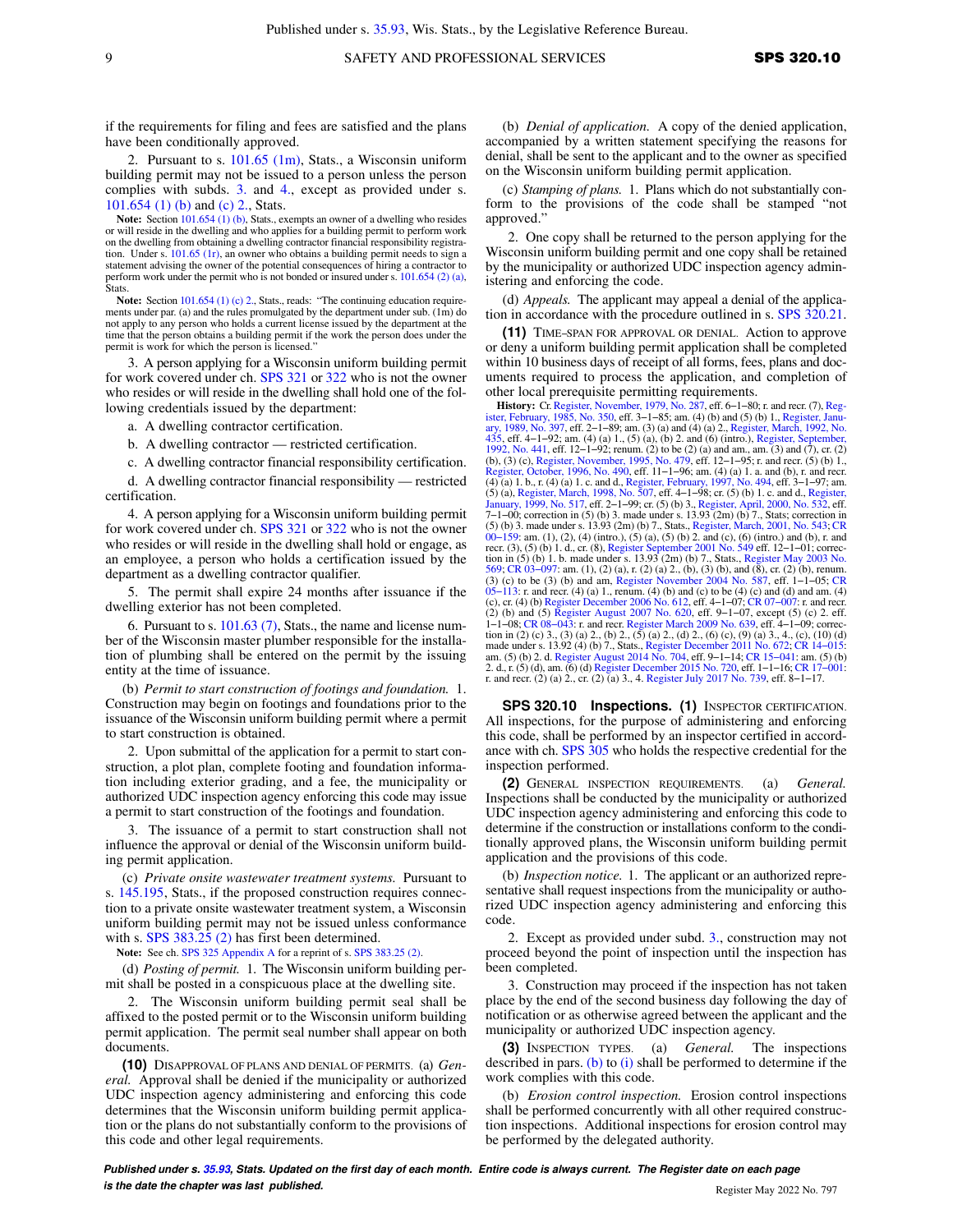(c) *Foundation excavation inspection.* 1. The excavation for the foundation shall be inspected after the placement of any forms or required reinforcement and prior to the placement of the permanent foundation material.

2. If a drain tile system is required, by the local inspector or by groundwater levels in the excavation, the presence and location of bleeders used to connect the interior and exterior drain tile shall be inspected at the same time as the excavation.

**Note:** This excavation inspection may be used to determine the need for drain tile under s. [SPS 321.17](https://docs-preview.legis.wisconsin.gov/document/administrativecode/SPS%20321.17).

(d) *Foundation reinforcement inspection.* The placement of reinforcement shall be inspected where the reinforcement is required for code compliance.

(e) *Foundation inspection.* The foundation shall be inspected after completion. Where dampproofing, exterior insulation or drain tile are required for code compliance, the foundation shall be inspected prior to backfilling.

(f) *Rough inspection.* 1. A rough inspection shall be performed for each inspection category listed under subd. [1. a.](https://docs-preview.legis.wisconsin.gov/document/administrativecode/SPS%20320.10(3)(f)1.a.) to [e.](https://docs-preview.legis.wisconsin.gov/document/administrativecode/SPS%20320.10(3)(f)1.e.) after the rough work is constructed but before it is concealed.

a. The basement floor area.

**Note:** The inspection of the basement floor area should include the following: any underfloor plumbing, electrical, or HVAC; any interior drain tile with base course required under s. [SPS 321.17](https://docs-preview.legis.wisconsin.gov/document/administrativecode/SPS%20321.17); the structural base cours under s. [SPS 321.20](https://docs-preview.legis.wisconsin.gov/document/administrativecode/SPS%20321.20); and the underfloor vapor retarder as required under s. [SPS](https://docs-preview.legis.wisconsin.gov/document/administrativecode/SPS%20322.38) [322.38](https://docs-preview.legis.wisconsin.gov/document/administrativecode/SPS%20322.38).

b. General construction, including framing.

c. Rough electrical.

d. Rough plumbing.

e. Rough heating, ventilating and air conditioning.

2. All categories of work for rough inspections may be completed before the notice for inspection is given, provided the work has not been covered.

3. The applicant may request one rough inspection or individual rough inspections.

4. A separate fee may be charged for each individual inspection.

(g) *Insulation inspection.* An inspection shall be made of the insulation and vapor retarders after they are installed but before they are concealed.

(h) *Final inspection.* 1. Except as provided under subd. [2.](https://docs-preview.legis.wisconsin.gov/document/administrativecode/SPS%20320.10(3)(h)2.), the dwelling may not be occupied until a final inspection has been made that finds no critical violations of this code that could reasonably be expected to affect the health or safety of a person using the dwelling.

2. Occupancy may proceed in accordance with local ordinances if the inspection has not been completed by the end of the fifth business day following the day of notification or as otherwise agreed between the applicant and the department or municipality.

(i) *Installation inspection.* An inspection shall be performed on the installation of a manufactured home or modular home.

**Note:** The design and construction of manufactured homes is regulated by the federal Department of Housing and Urban Development under Title [24 CFR Part 3280](https://docs-preview.legis.wisconsin.gov/document/cfr/24%20CFR%203280).

**(4)** NOTICE OF COMPLIANCE OR NONCOMPLIANCE. (a) *General.* 1. Notice of compliance or noncompliance with this code shall be written on the building permit or another readily visible means and posted at the job site. Alternatively, the notice may be delivered electronically if mutually agreed upon by the applicant and inspector.

2. Upon finding of noncompliance, the municipality or authorized UDC inspection agency enforcing this code shall also notify the applicant of record and the owner, in writing, of the violations to be corrected. Alternatively, the notification may be delivered electronically if mutually agreed upon by the applicant and inspector.

3. Except as specified under par. [\(b\),](https://docs-preview.legis.wisconsin.gov/document/administrativecode/SPS%20320.10(4)(b)) the municipality or authorized UDC inspection agency shall order all cited violations

corrected within 30 days after written notification, unless an extension of time is granted under s. [SPS 320.21](https://docs-preview.legis.wisconsin.gov/document/administrativecode/SPS%20320.21).

(b) *Erosion and sediment control requirements.* 1. The time period allowed for compliance with the erosion and sediment control provisions under s. [SPS 321.125](https://docs-preview.legis.wisconsin.gov/document/administrativecode/SPS%20321.125) shall be determined based on the severity of the noncompliance in relation to soil loss or potential damage to the waters of the state.

2. Pursuant to s.  $101.653$  (7) (b), Stats., the department, a municipality or the designated UDC inspection agency may issue a special order directing an immediate cessation of construction work on other aspects of the dwelling until compliance with the erosion and sediment control provisions under s. [SPS 321.125](https://docs-preview.legis.wisconsin.gov/document/administrativecode/SPS%20321.125) is attained. Construction work may resume once the erosion and sediment control compliance corrections are completed.

**Note:** Section [101.653 \(7\) \(b\)](https://docs-preview.legis.wisconsin.gov/document/statutes/101.653(7)(b)) reads: "The department or a city, village, town or county may issue a special order directing the immediate cessation of work on a one− or 2−family dwelling until the necessary plan approval is obtained or until the site complies with the rules promulgated under sub. (2)."

**(5)** VOLUNTARY INSPECTION. The department or its authorized representative may, at the request of the owner or the lawful occupant, enter and inspect dwellings, subject to the provisions of this code, to ascertain compliance with this code.

**(6)** RECORD KEEPING. (a) *Municipal enforcement.* Municipalities that have adopted an ordinance to enforce this code shall maintain records in accordance with all of the following:

1. A record shall be made of each visit to a site, each inspection type performed and the pass or fail results of each inspection.

2. Approved plans shall be retained for 4 years after completion of the dwelling.

3. Applications forms, correction orders, correspondence and inspection records shall be maintained for 7 years after completion of the dwelling.

(b) *State enforcement.* Inspectors working under state contract shall maintain records in accordance with the provisions of the contract that was in effect at the time the inspections were completed.

**Note:** Records generated by the plan review and inspection functions are public records and are subject to the open−records law. **History:** Cr. [Register, November, 1979, No. 287](https://docs-preview.legis.wisconsin.gov/document/register/287/B/toc), eff. 6−1−80; am. (1) (a), [Regis-](https://docs-preview.legis.wisconsin.gov/document/register/350/B/toc)

[ter, February, 1985, No. 350,](https://docs-preview.legis.wisconsin.gov/document/register/350/B/toc) eff. 3–1–85; cr. (1) (b) 2. f., Register, January, [397,](https://docs-preview.legis.wisconsin.gov/document/register/397/B/toc) eff. 2–1–89; correction (1) (b) 2. intro. made under s. 13.93 (2m) (b) 4., Stats., anuary, 1989, No. 397; r. (1) (b) 2. e. renum. (1) (b) 2. e. and 4) to be (1) (b) 2. e. and 4. and (2) to c. (1) (b) 3. and (2), or. ( 4–1–92; am. (1) (c), [Register, September, 1992, No. 441,](https://docs-preview.legis.wisconsin.gov/document/register/441/B/toc) eff. 12–1–92; cr. (1) (b) 5.,<br>[Register, November, 1995, No. 479](https://docs-preview.legis.wisconsin.gov/document/register/479/B/toc), eff. 12–1–95; am. (intro.), [Register, October,](https://docs-preview.legis.wisconsin.gov/document/register/490/B/toc)<br>[1996, No. 490](https://docs-preview.legis.wisconsin.gov/document/register/490/B/toc), eff. 11–1–96; r. and recr. (1) (c), Re eff. 3−1−97; am. (intro.), [Register, March, 1998, No. 507](https://docs-preview.legis.wisconsin.gov/document/register/507/B/toc), eff. 4−1−98; r. and recr. (1) (b) 4., [Register, March, 2001, No. 543,](https://docs-preview.legis.wisconsin.gov/document/register/543/B/toc) eff. 4−1−01; [CR 00−159:](https://docs-preview.legis.wisconsin.gov/document/cr/2000/159) am. (1) (intro.), (c) 1. and 2. a., r. and recr. (1) (a), [Register September 2001 No. 549](https://docs-preview.legis.wisconsin.gov/document/register/549/B/toc) eff. 12−1−01; [CR](https://docs-preview.legis.wisconsin.gov/document/cr/2005/113) [05−113:](https://docs-preview.legis.wisconsin.gov/document/cr/2005/113) r. and recr. (1) (c) 2. [Register December 2006 No. 612](https://docs-preview.legis.wisconsin.gov/document/register/612/B/toc), eff. 4−1−07; [CR](https://docs-preview.legis.wisconsin.gov/document/cr/2006/71) [06−071](https://docs-preview.legis.wisconsin.gov/document/cr/2006/71): am. (1) (b) (intro.) cr. (1) (b) 6. and (3) [Register December 2006 No. 612](https://docs-preview.legis.wisconsin.gov/document/register/612/B/toc), eff. 4−1−07; [CR 08−043](https://docs-preview.legis.wisconsin.gov/document/cr/2008/43): r. and recr. [Register March 2009 No. 639,](https://docs-preview.legis.wisconsin.gov/document/register/639/B/toc) eff. 4−1−09; cor-rection in (3) (i) made under s. 13.92 (4) (b) 7., Stats., [Register March 2009 No. 639](https://docs-preview.legis.wisconsin.gov/document/register/639/B/toc); correction in  $(1)$ ,  $(4)$   $(a)$   $3$ ,  $(b)$   $1$ ,  $2$ . made under s. 13.92  $(4)$   $(b)$  7., Stats., [Register](https://docs-preview.legis.wisconsin.gov/document/register/672/B/toc) [December 2011 No. 672](https://docs-preview.legis.wisconsin.gov/document/register/672/B/toc); [CR 15−088:](https://docs-preview.legis.wisconsin.gov/document/cr/2015/88) am. (4) (a) 1., 2. [Register May 2016 No. 725](https://docs-preview.legis.wisconsin.gov/document/register/725/B/toc), eff. 6−1−16.

**SPS 320.11 Suspension or revocation of Wisconsin uniform building permit. (1)** (a) The municipality or the registered UDC inspection agency administering and enforcing this code may suspend or revoke any Wisconsin uniform building permit where it appears that the permit or approval was obtained through fraud or deceit, where the applicant has willfully refused to correct a violation order or where the inspector is denied access to the premises.

(b) No construction may take place on the dwelling after suspension or revocation of the permit.

**(2)** Any person aggrieved by a determination made by the department, a municipality or a registered UDC inspection agency may appeal the decision in accordance with s. [SPS 320.21](https://docs-preview.legis.wisconsin.gov/document/administrativecode/SPS%20320.21).

**History:** Cr. [Register, November, 1979, No. 287](https://docs-preview.legis.wisconsin.gov/document/register/287/B/toc), eff. 6−1−80; [CR 00−159:](https://docs-preview.legis.wisconsin.gov/document/cr/2000/159) r. (1), renum. (intro.) to be (1), am. (2), [Register, September 2001 No. 549](https://docs-preview.legis.wisconsin.gov/document/register/549/B/toc) eff. 12−1−01; correction in (2) made under s. [13.92 \(4\) \(b\) 7.](https://docs-preview.legis.wisconsin.gov/document/statutes/13.92(4)(b)7.), Stats., [Register December 2011 No.](https://docs-preview.legis.wisconsin.gov/document/register/672/B/toc) [672.](https://docs-preview.legis.wisconsin.gov/document/register/672/B/toc)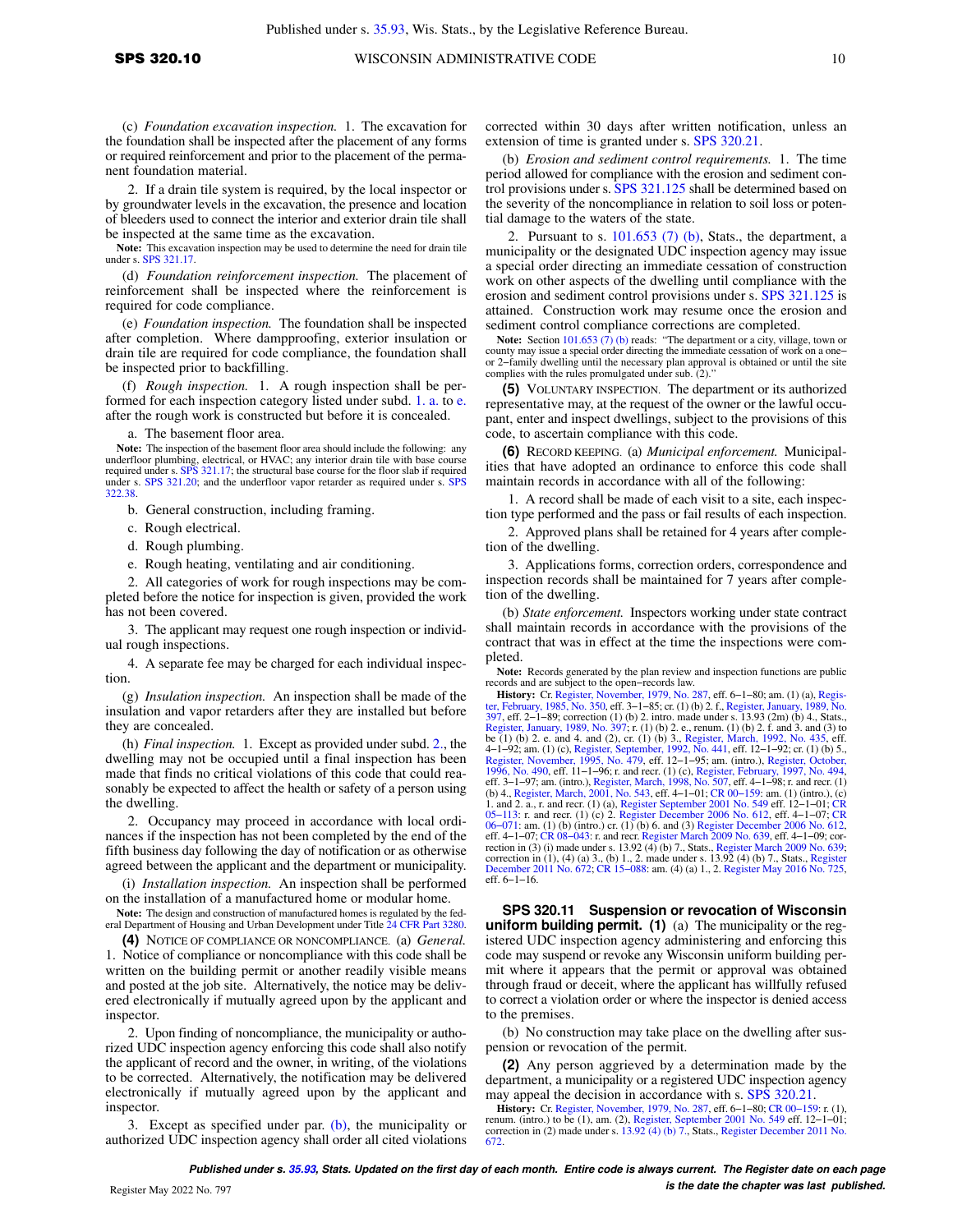Published under s. [35.93](https://docs-preview.legis.wisconsin.gov/document/statutes/35.93), Wis. Stats., by the Legislative Reference Bureau.

## **Subchapter V — Approval and Inspection of Modular Homes and Their Components**

**SPS 320.12 Scope.** This part shall govern the design, manufacture, installation and inspection of modular homes, manufactured building systems and the components of the building systems displaying the Wisconsin insignia.

**History:** Cr. [Register, November, 1979, No. 287](https://docs-preview.legis.wisconsin.gov/document/register/287/B/toc), eff. 6−1−80; correction made under s. [13.92 \(4\) \(b\) 7.](https://docs-preview.legis.wisconsin.gov/document/statutes/13.92(4)(b)7.), Stats., [Register March 2009 No. 639](https://docs-preview.legis.wisconsin.gov/document/register/639/B/toc).

**SPS 320.13 Manufacture, sale and installation of homes. (1)** MANUFACTURE AND SALE. No modular home, manufactured building system or component of the building system subject to this part shall be manufactured for use, sold for initial use or installed in this state unless it is approved by the department and it bears the Wisconsin insignia issued or a state seal or an insignia reciprocally recognized by the department.

**(2)** INSTALLATION. A Wisconsin uniform building permit shall be obtained in accordance with s. [SPS 320.09 \(1\)](https://docs-preview.legis.wisconsin.gov/document/administrativecode/SPS%20320.09(1)) to [\(5\) \(a\)](https://docs-preview.legis.wisconsin.gov/document/administrativecode/SPS%20320.09(5)(a)) before any on−site construction falling within the scope of this code is commenced for a modular home. The permit shall be issued in accordance with s. [SPS 320.09 \(9\)](https://docs-preview.legis.wisconsin.gov/document/administrativecode/SPS%20320.09(9)).

**History:** Cr. [Register, November, 1979, No. 287](https://docs-preview.legis.wisconsin.gov/document/register/287/B/toc), eff. 6–1–80; correction in (2) made under s. 13.93 (2m) (b) 7., Stats., [Register August 2007 No. 620;](https://docs-preview.legis.wisconsin.gov/document/register/620/B/toc) CR 08–043: am. (2) [Register March 2009 No. 639,](https://docs-preview.legis.wisconsin.gov/document/register/639/B/toc) eff. 4–1–09; correcti

**SPS 320.14 Approval procedures. (1)** APPLICATION FOR APPROVAL. (a) An application for approval of any modular home, building system or component shall be submitted to the department in the form required by the department, along with the appropriate fees in accordance with s. [SPS 302.34.](https://docs-preview.legis.wisconsin.gov/document/administrativecode/SPS%20302.34)

(b) The department shall review and make a determination on an application for approval of a modular home, building system or component within 3 months.

**(2)** APPROVAL OF BUILDING SYSTEMS AND COMPONENTS. (a) *Approval of building systems.* 1. 'Plans and specifications.' All plans and specifications shall be submitted to the department according to subd. [1. a.](https://docs-preview.legis.wisconsin.gov/document/administrativecode/SPS%20320.14(2)(a)1.a.) or [b.:](https://docs-preview.legis.wisconsin.gov/document/administrativecode/SPS%20320.14(2)(a)1.b.)

a. Three complete sets of building, structural, mechanical and electrical plans, (including elevations, sections and details), specifications and calculations shall be submitted to the department on behalf of the manufacturer for examination and approval.

b. At least one complete set of building, structural, mechanical and electrical plans, (including elevations, sections and details), specifications and calculations shall be submitted to the department on behalf of a manufacturer. All plans and specifications submitted to the department shall be stamped "conditionally approved" by a UDC certified inspector or inspectors.

2. 'Compliance assurance program.' a. Three sets of the compliance assurance program shall be submitted for examination and approval.

b. The compliance assurance program shall meet the standards of the Model Documents for the Evaluation, Approval and Inspection of Manufactured Buildings or an equivalent standard acceptable to the department.

(b) *Approval of building components.* 1. 'Plans and specifications.' All plans and specifications shall be submitted to the department according to subd. [1. a.](https://docs-preview.legis.wisconsin.gov/document/administrativecode/SPS%20320.14(2)(b)1.a.) or [b.:](https://docs-preview.legis.wisconsin.gov/document/administrativecode/SPS%20320.14(2)(b)1.b.)

a. At least 3 complete sets of plans and specifications for manufactured dwelling building components shall be submitted to the department on behalf of the manufacturer for examination and approval.

b. At least one complete set of plans and specifications for manufactured dwelling building components shall be submitted to the department on behalf of the manufacturer. All plans and specifications submitted to the department shall be stamped "conditionally approved" by a UDC certified inspector or inspectors.

2. 'Compliance assurance program.' a. Three sets of the compliance assurance program shall be submitted to the department for examination and approval of components.

b. The compliance assurance program shall meet the requirements established by the department or, where applicable, be in the form of the Model Documents for the Evaluation, Approval and Inspection of Manufactured Buildings or an equivalent standard acceptable to the department.

**(3)** NOTIFICATION OF APPROVAL OR DENIAL OF PLANS, SPECIFICA-TIONS AND COMPLIANCE ASSURANCE PROGRAM. (a) *Conditional approval.* If the department determines that the plans, specifications, compliance assurance program and application for approval submitted for such building system or component substantially conform to the provisions of this code, a conditional approval shall be issued. A conditional approval issued by the department shall not constitute an assumption of any liability for the design or construction of the manufactured building.

1. 'Written notice.' The conditional approval shall be in writing and sent to the manufacturer and the person submitting the application for approval. Any noncompliance specified in the conditional approval shall be corrected before the manufacture, sale or installation of the dwelling, building system or component.

2. 'Stamping of plans, specifications and compliance assurance program.' Approved plans, specifications and compliance assurance programs shall be stamped "conditionally approved." At least 2 copies shall be returned to the person designated on the application for approval; one copy shall be retained by the department.

(b) *Denial.* If the department determines that the plans, specifications, compliance assurance program or the application for approval do not substantially conform to the provisions of this code, the application for approval shall be denied.

1. 'Written notice.' The denial shall be in writing and sent to the manufacturer and the person submitting the application for approval. The notice shall state the reasons for denial.

2. 'Stamping of plans, specifications and compliance assurance program.' Plans, specifications and compliance assurance programs shall be stamped"not approved." At least 2 copies shall be returned to the person submitting the application for approval; one copy shall be retained by the department.

**(4)** EVIDENCE OF APPROVAL. The manufacturer shall keep at each manufacturing plant where such building system or component is manufactured, one set of plans, specifications and compliance assurance program bearing the stamp of conditional approval. The conditionally approved plans, specifications and compliance assurance program shall be available for inspection by an authorized representative of the department during normal working hours.

**(5)** INSPECTIONS. Manufacturers shall contract with the department or an independent inspection agency to conduct in− plant inspections to assure that the building system and components manufactured are in compliance with the plans, specifications and the compliance assurance program approved by the department. All inspections, for the purpose of administering and enforcing this code, shall be performed by a certified UDC inspector or inspectors.

**(6)** WISCONSIN INSIGNIA. Upon departmental approval of the plans, specifications and compliance assurance program, and satisfactory in−plant inspections of the building system and components, Wisconsin insignias shall be purchased from the department in accordance with the fee established in s. [SPS 302.34](https://docs-preview.legis.wisconsin.gov/document/administrativecode/SPS%20302.34). A manufacturer shall be entitled to display the Wisconsin insignia on any approved system or component.

(a) *Lost or damaged insignia.* 1. 'Notification.' If Wisconsin insignias become lost or damaged, the department shall be notified immediately, in writing, by the manufacturer or dealer.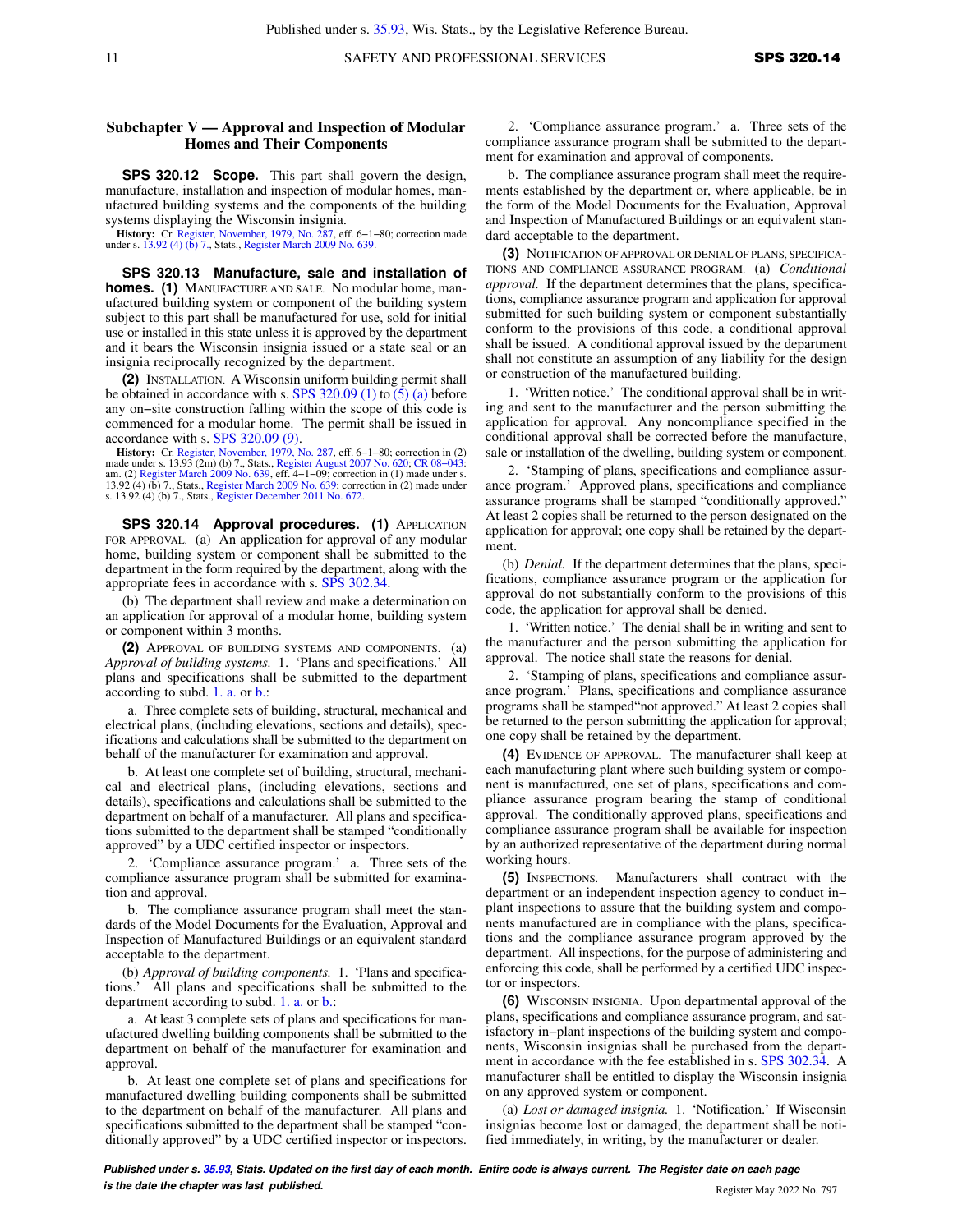2. 'Return of damaged insignias.' If Wisconsin insignias become damaged, the insignia shall be returned to the department with the appropriate fee to obtain a new insignia.

(b) *Affixing Wisconsin insignias.* Each Wisconsin insignia shall be assigned and affixed to a specific manufactured dwelling or component in the manner approved by the department before the dwelling is shipped from the manufacturing plant.

(c) *Insignia records.* 1. 'Manufacturer's insignia records.' The manufacturer shall keep permanent records regarding the handling of all Wisconsin insignias, including construction compliance certificates, indicating the number of Wisconsin insignias which have been affixed to manufactured dwellings or manufactured building components (or groups of components); which Wisconsin insignias have been applied to which manufactured dwelling or manufactured building component; the disposition of any damaged or rejected Wisconsin insignias; and the location and custody of all unused Wisconsin insignias. The records shall be maintained by the manufacturer or by the independent inspection agency for at least 10 years. A copy of the records shall be sent to the department upon request.

2. 'Construction compliance certificate.' Within 30 days after receiving the original Wisconsin insignias from the department, and at the end of each month thereafter, the manufacturer shall submit a construction compliance certificate, in the form determined by the department, for each manufactured dwelling intended for sale, use or installation in the state.

(d) *Unit identification.* Each modular home and major transportable section or component shall be assigned a serial number. The serial number shall be located on the manufacturer's data plate.

(e) *Manufacturer's data plate.* The manufacturer's data plate for building systems shall contain the following information, where applicable:

1. Manufacturer's name and address;

- 2. Date of manufacture;
- 3. Serial number of unit;
- 4. Model designation;

5. Identification of type of gas required for appliances and directions for water and drain connections;

6. Identification of date of the codes or standards complied with:

7. State insignia number;

8. Design loads;

9. Special conditions or limitations of unit;

10. Electrical ratings; instructions and warnings on voltage, phase, size and connections of units and grounding requirements.

**(7)** RECIPROCITY. Upon request, the department will make available to any person a list of those states whose dwelling codes are considered equal to the codes established by the department and whose products are accepted reciprocally by Wisconsin.

**History:** Cr. [Register, November, 1979, No. 287](https://docs-preview.legis.wisconsin.gov/document/register/287/B/toc), eff. 6–1–80; am. (1) (a), r. and<br>recr. (2) (a) 1. and (b) 1., [Register, February, 1985, No. 350](https://docs-preview.legis.wisconsin.gov/document/register/350/B/toc), eff. 3–1–85; correction<br>in (6) (intro.) made under s. 13.93 (2m) (b) 7., St [441](https://docs-preview.legis.wisconsin.gov/document/register/441/B/toc); am. (1), (2) (a) 2., [Register, November, 1995, No. 479](https://docs-preview.legis.wisconsin.gov/document/register/479/B/toc), eff. 12–1–95; am. (2) (a)<br>1. b., (b) 1. b., (5), [Register, October, 1996, No. 490](https://docs-preview.legis.wisconsin.gov/document/register/490/B/toc), eff. 11–1–96; correction in (6)<br>(intro.) made under s. 13.93 (2m) (b) 7., Stat rection in (1) made under s. 13.93 (2m) (b) 7., Stats., [Register, March, 1998, No. 507;](https://docs-preview.legis.wisconsin.gov/document/register/507/B/toc)<br>correction in (2) (a) 2. made under s. 13.93 (2m) (b) 7., Stats., [Register May 2003 No.](https://docs-preview.legis.wisconsin.gov/document/register/569/B/toc)<br>[569](https://docs-preview.legis.wisconsin.gov/document/register/569/B/toc); CR 06–119: am. (1) Register July 2007 No. (a) 2. b., (b) 2. b. and (6) (d) made under s. 13.92 (4) (b) 7., Stats., [Register March 2009](https://docs-preview.legis.wisconsin.gov/document/register/639/B/toc) [No. 639;](https://docs-preview.legis.wisconsin.gov/document/register/639/B/toc) correction in (1) (a), (6) (intro.) made under s. 13.92 (4) (b) 7., Stats., Regis[ter December 2011 No. 672.](https://docs-preview.legis.wisconsin.gov/document/register/672/B/toc)

**SPS 320.15 Effect of approval. (1)** RIGHT TO BEAR INSIGNIA. A modular home or building component approved by the department, manufactured and inspected in accordance with this code, shall be entitled to bear the Wisconsin insignia.

**(2)** EFFECT OF INSIGNIA. Modular homes and manufactured building components bearing the Wisconsin insignia are deemed to comply with this code, except as to installation site requirements, regardless of the provisions of any other ordinance, rule, regulation or requirement.

**(3)** RIGHT TO INSTALL. Modular homes and components bearing the Wisconsin insignia may be manufactured, offered for sale and shall be entitled to be installed anywhere in Wisconsin where the installation site complies with the other provisions of this code.

**History:** Cr. [Register, November, 1979, No. 287,](https://docs-preview.legis.wisconsin.gov/document/register/287/B/toc) eff. 6–1–80; corrections made under s. [13.92 \(4\) \(b\) 7.,](https://docs-preview.legis.wisconsin.gov/document/statutes/13.92(4)(b)7.) Stats., [Register March 2009 No. 639.](https://docs-preview.legis.wisconsin.gov/document/register/639/B/toc)

**SPS 320.16 Suspension and revocation of approval.** The department shall suspend or revoke its approval of a manufactured building system or manufactured building component if it determines that the standards for construction or the manufacture and installation of a manufactured building system or manufactured building component do not meet this code or that such standards are not being enforced as required by this code. The procedure for suspension and revocation of approval shall be as follows:

**(1)** FILING OF COMPLAINT. Proceedings to suspend or revoke an approval shall be initiated by the department or an independent inspection agency or UDC certified inspector having a contract with the manufacturer whose approval is sought to be suspended or revoked. Initiation shall be by a signed, written complaint filed with the department. Any alleged violation of the code shall be set forth in the complaint with particular reference to time, place and circumstance.

**(2)** INVESTIGATION AND NOTIFICATION. The department may investigate alleged violations on its own initiative or upon the filing of a complaint. If it is determined that no further action is warranted, the department shall notify the persons affected. If the department determines that there is probable cause, it shall order a hearing and notify the persons affected.

**(3)** MAILING. Unless otherwise provided by law, all orders, notices and other papers may be served by the department by certified mail to the persons affected at their last known address. If the service is refused, service may be made by sheriff without amendment of the original order, notice or other paper.

**(4)** RESPONSE. Upon receipt of notification of hearing from the department, the person charged with noncompliance or nonenforcement may submit to the department a written response within 30 days of the date of service. If the person charged files a timely written response, such person shall thereafter be referred to as the respondent.

**(5)** CONCILIATION AGREEMENT PRIOR TO HEARING. If the department and the respondent are able to reach agreement on disposition of a complaint prior to hearing, such agreement shall:

(a) Be transmitted in writing to the secretary;

(b) Not be binding upon any party until signed by all parties and accepted by the secretary;

(c) Not be considered a waiver of any defense nor an admission of any fact until accepted by the secretary.

**(6)** HEARINGS. (a) *Subpoenas; witness fees.* Subpoenas shall be signed and issued by the department or the clerk of any court of record. Witness fees and mileage of witnesses subpoenaed on behalf of the department shall be paid at the rate prescribed for witnesses in circuit court.

(b) *Conduct of hearings.* All hearings shall be conducted by persons selected by the department. Persons so designated may administer oaths or affirmations and may grant continuances and adjournments for cause shown. The respondent shall appear in person and may be represented by an attorney−at−law. Witnesses may be examined by persons designated by all parties.

**(7)** FINDINGS. The department shall make findings and enter its order within 14 days of the hearing. Any findings as a result of petition or hearing shall be in writing and shall be binding unless appealed to the secretary.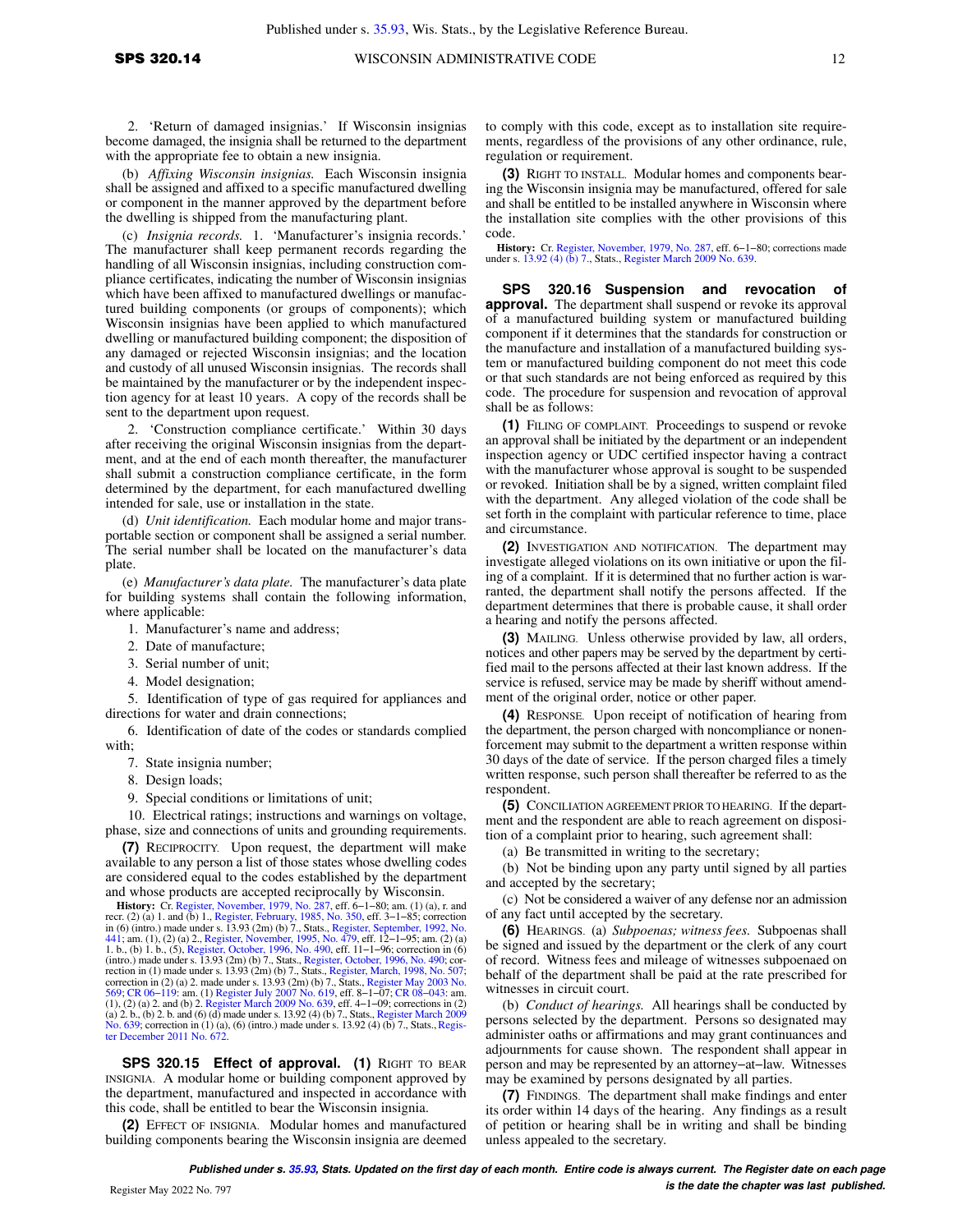**(8)** APPEAL ARGUMENTS. Appeal arguments shall be submitted to the department in writing in accordance with ch. [227,](https://docs-preview.legis.wisconsin.gov/document/statutes/ch.%20227) Stats., unless otherwise ordered. The department shall review and make a determination on an appeal of notification of suspension or revocation of approval within 45 business days of receipt of the appeal.

**History:** Cr. [Register, November, 1979, No. 287](https://docs-preview.legis.wisconsin.gov/document/register/287/B/toc), eff. 6−1−80; am. (8), [Register,](https://docs-preview.legis.wisconsin.gov/document/register/350/B/toc) [February, 1985, No. 350](https://docs-preview.legis.wisconsin.gov/document/register/350/B/toc), eff. 3−1−85; am. (1), [Register, October, 1996, No. 490](https://docs-preview.legis.wisconsin.gov/document/register/490/B/toc), eff. 11−1−96.

**SPS 320.17 Effect of suspension and revocation. (1)** BEARING OF INSIGNIA. Upon suspension or revocation by the department of the approval of any modular home or manufactured building component, no further insignia shall be attached to any home or building component manufactured with respect to which the approval was suspended or revoked. Upon termination of such suspension or revocation, insignias may again be attached to the home or building component manufactured after the date approval is reinstated. Should any home or building component have been manufactured during the period of suspension or revocation, it shall not be entitled to bear the Wisconsin insignia unless the department has inspected, or caused to be inspected, such modular home or manufactured building component and is satisfied that all requirements for certification have been met.

**(2)** RETURN OF INSIGNIAS. The manufacturer shall return to the department all insignias allocated for a modular home or manufactured building component no later than 30 days from the effective date of any suspension or revocation of the approval by the department. The manufacturer shall also return to the department all insignias which it determines for any reason are no longer needed.

**History:** Cr. [Register, November, 1979, No. 287,](https://docs-preview.legis.wisconsin.gov/document/register/287/B/toc) eff. 6−1−80; corrections made under s. [13.92 \(4\) \(b\) 7.](https://docs-preview.legis.wisconsin.gov/document/statutes/13.92(4)(b)7.), Stats., [Register March 2009 No. 639](https://docs-preview.legis.wisconsin.gov/document/register/639/B/toc).

#### **Subchapter VI — Approval of Products**

**SPS 320.18 Building product approvals. (1)** VOL-UNTARY APPROVAL. (a) Materials, equipment and products regulated by this code may receive a written approval from the department indicating code compliance.

(b) 1. Approval of materials, equipment and products shall be based on sufficient data, tests and other evidence that prove the material, equipment or product is in compliance with the standards specified in this code.

2. Tests, compilation of data, and calculations for materials, equipment and products shall be conducted by a qualified independent third party.

**(2)** ALTERNATE APPROVAL. (a) Materials, equipment and products which meet the intent of this code and which are not approved under sub. [\(1\)](https://docs-preview.legis.wisconsin.gov/document/administrativecode/SPS%20320.18(1)) shall be permitted if approved in writing by the department.

(b) 1. Approval of materials, equipment and products shall be based on sufficient data, tests and other evidence that prove the material, equipment or product meets the intent of the standards specified in this code.

2. Tests, compilation of data, and calculations for materials, equipment and products shall be conducted by a qualified independent third party.

**(3)** EXPERIMENTAL APPROVAL. (a) The department may allow use of an experimental material, equipment or product for the purpose of proving compliance with the intent of this code.

(b) The department may require the submission of any information deemed necessary for review.

(c) The department may limit the number of applications it will accept for approval of experimental materials, equipment or products.

(d) Installations of a material, equipment or product under an experimental approval shall comply with all of the following:

1. Plans detailing the installation for each project where the experimental material, equipment or product is to be used shall be submitted to the department.

2. A copy of the experimental approval shall be attached to the submitted plans and approved plans.

3. a. A letter of consent from the owner of the installation shall be attached to the submitted plans and approved plans.

b. The letter under subd. [3. a.](https://docs-preview.legis.wisconsin.gov/document/administrativecode/SPS%20320.18(3)(d)3.a.) shall acknowledge that the owner has received and read a copy of the experimental approval and is in compliance with all conditions of the approval.

4. A person responsible for construction of the project shall be designated in writing by the owner.

5. The person designated as responsible for the construction of the project shall, upon completion of construction, certify in writing to the department that the installation is in compliance with the experimental approval, approved plans, specifications and data.

(e) 1. Any onsite inspections shall be performed by the department, or other person authorized by the department, at time intervals as specified by the department, but not less than once a year. The inspector shall write an inspection report.

2. The department may assess a fee for each inspection conducted under subd. [1.](https://docs-preview.legis.wisconsin.gov/document/administrativecode/SPS%20320.18(3)(e)1.)

(f) Five years and 6 months after the date of the completed installation, the department shall order the removal of the experimental material, equipment or product, or issue an approval for the material, equipment or product.

(g) Paragraphs [\(e\)](https://docs-preview.legis.wisconsin.gov/document/administrativecode/SPS%20320.18(3)(e)) and [\(f\)](https://docs-preview.legis.wisconsin.gov/document/administrativecode/SPS%20320.18(3)(f)) do not apply to an experimental system if this code is revised to include or enable the experimental system to conform to the intent of this code.

**(4)** REVIEW, APPROVAL AND REVOCATION PROCESSES. (a) 1. Upon receipt of a fee and a written request, the department may issue an approval for a material, equipment or product.

2. The department shall review and make a determination on an application for approval after receipt of all forms, fees, plans and information required to complete the review.

3. For voluntary and alternate approvals, a determination shall be made within 40 business days of receipt of all required materials.

4. For an experimental approval, a determination shall be made within 6 months of receipt of all required materials.

(b) 1. The department may include specific conditions in issuing an approval, including an expiration date for the approval.

2. Violations of the conditions under which an approval is issued shall constitute a violation of this code.

(c) If the department determines that the material, equipment or product does not comply with this code or the intent of this code, or that an experimental approval will not be issued, the request for approval shall be denied in writing.

(d) If an approved material, equipment or product is modified, the approval shall be considered null and void, unless the material, equipment or product is resubmitted to the department for review and approval is granted.

(e) 1. The department may revoke or deny an approval of a material, equipment or product for any false statements or misrepresentations of relevant facts or data, unacceptability of a third party providing information, or as a result of material, equipment or product failure.

2. The department may re−examine an approved material, equipment or product and issue a revised approval at any time.

(f) The department may revoke an approval if the department determines that the material, equipment or product does not comply with this code or the intent of this code due to a change in the code or department interpretation of the code.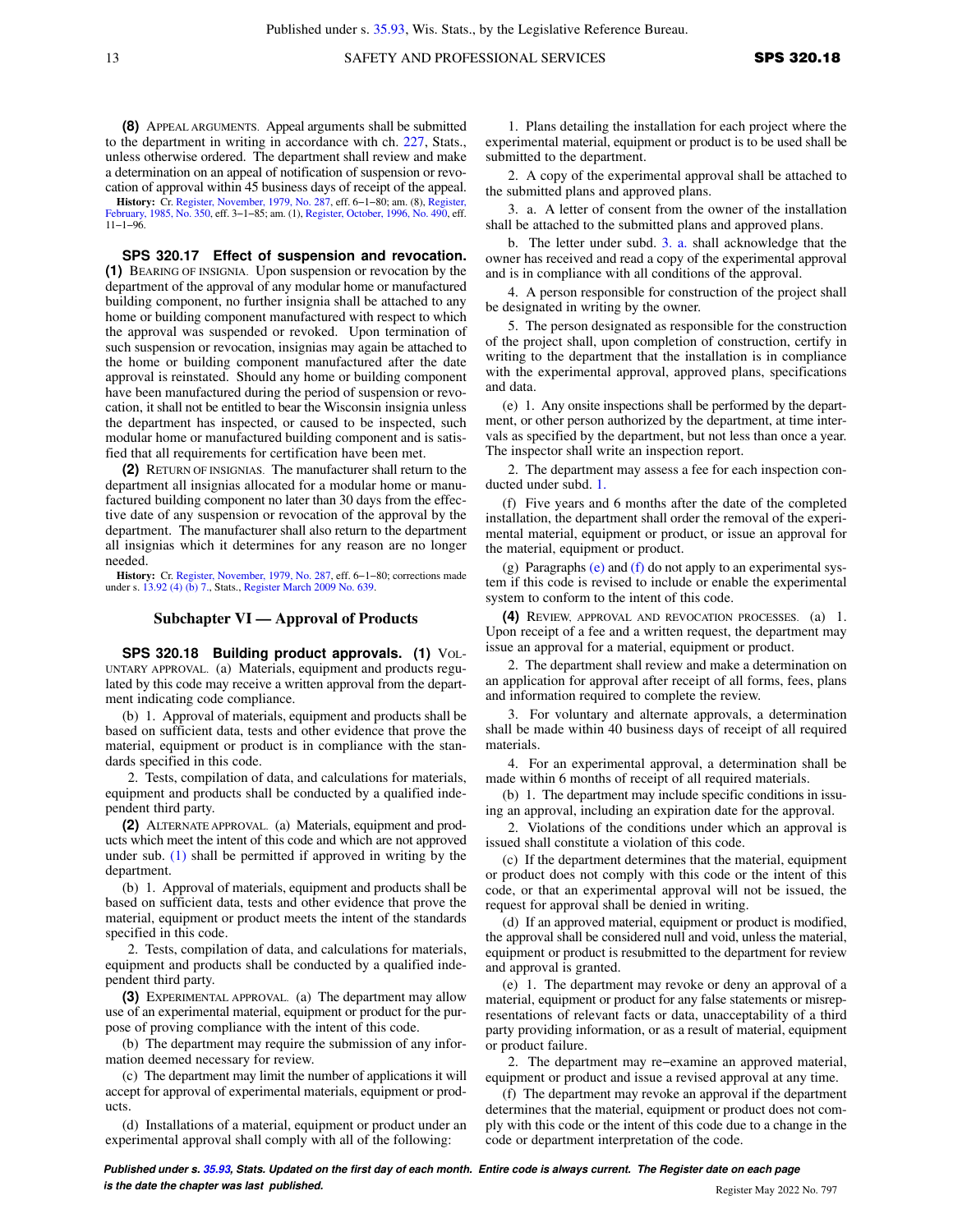(g) An approval issued by the department may not be construed as an assumption of any responsibility for defects in design, construction or performance of the approved material, equipment or product nor for any damages that may result.

(h) Fees for the review of a material, equipment or product under this section and any onsite inspections shall be submitted in accordance with ch. [SPS 302](https://docs-preview.legis.wisconsin.gov/document/administrativecode/ch.%20SPS%20302).

**(5)** UNGRADED OR USED MATERIALS. (a) Ungraded or used building materials may be used or reused as long as the material possesses the essential properties necessary to achieve the level of performance required by the code for the intended use.

(b) The department or the municipality enforcing this code may require tests in accordance with sub. [\(1\)](https://docs-preview.legis.wisconsin.gov/document/administrativecode/SPS%20320.18(1)) or [\(2\).](https://docs-preview.legis.wisconsin.gov/document/administrativecode/SPS%20320.18(2))

**History:** Cr. [Register, November, 1979, No. 287](https://docs-preview.legis.wisconsin.gov/document/register/287/B/toc), eff. 6–1–80; cr. (3), [Register,](https://docs-preview.legis.wisconsin.gov/document/register/350/B/toc) [February, 1985, No. 350](https://docs-preview.legis.wisconsin.gov/document/register/350/B/toc), eff. 3–1–85; am. (1), [Register, November, 1995, No. 479](https://docs-preview.legis.wisconsin.gov/document/register/479/B/toc), Fef. 12–1–95; correction in (1) (intro.) made under s. 13. 10−1−00; correction in (4) (h) made under s. 13.92 (4) (b) 7., Stats., [Register Decem](https://docs-preview.legis.wisconsin.gov/document/register/672/B/toc)[ber 2011 No. 672.](https://docs-preview.legis.wisconsin.gov/document/register/672/B/toc)

#### **Subchapter VII — Variances, Appeals, Violations and Penalties**

**SPS 320.19 Petition for variance.** The department may grant a variance to a rule only if the variance does not result in lowering the level of health, safety and welfare established or intended by the rule. The department may consider other criteria in determining whether a variance should be granted including the effect of the variance on uniformity.

**(1)** APPLICATION FOR VARIANCE. The applicant shall submit the petition for variance application to the municipality exercising jurisdiction in order to receive the municipal recommendation. Where no municipality exercises jurisdiction, the application shall be submitted to the department. The following items shall be submitted when requesting a variance:

(a) A clear written statement of the specific provisions of this code from which a variance is requested and the method of establishing equivalency to those provisions.

(b) A fee in accordance with s. [SPS 302.52.](https://docs-preview.legis.wisconsin.gov/document/administrativecode/SPS%20302.52) The municipality may require a fee for the processing of the application in addition to the department's fee.

**Note:** A copy of the Petition for Variance form (SBD−9890) is contained in the ch. [SPS 325 Appendix A.](https://docs-preview.legis.wisconsin.gov/document/administrativecode/ch.%20SPS%20325%20Appendix%20A)

**(2)** MUNICIPAL RECOMMENDATION. The municipality administering and enforcing this code shall submit all applications for variance to the department, together with a municipal recommendation within 10 business days after receipt of the application. The recommendation of the municipality shall include the following items:

(a) Inspections performed on the property.

(b) The issuance of correction orders on the property.

(c) An assessment of the overall impact of the variance on the municipality.

Note: A copy of the Municipal Recommendation form (SBD–9890) is contained in the ch. [SPS 325 Appendix A.](https://docs-preview.legis.wisconsin.gov/document/administrativecode/ch.%20SPS%20325%20Appendix%20A)

**(3)** DEPARTMENTAL ACTION. Where a municipality administers and enforces the code, the department shall decide petitions for variance and shall mail notification to the municipality and the applicant within 5 business days after receipt of the application and municipal recommendation. Where the department enforces the code, the department shall decide petitions for variance within 15 business days after receipt of the application and fees.

**(4)** APPEALS. A person or municipality may appeal the deter-mination of the department in the manner set out in s. [101.02 \(6\)](https://docs-preview.legis.wisconsin.gov/document/statutes/101.02(6)(e))  $(e)$  to  $(i)$  and  $(8)$ , Stats.

**History:** Cr. [Register, November, 1979, No. 287,](https://docs-preview.legis.wisconsin.gov/document/register/287/B/toc) eff. 6−1−80; am. [Register,](https://docs-preview.legis.wisconsin.gov/document/register/479/B/toc) [November, 1995, No. 479](https://docs-preview.legis.wisconsin.gov/document/register/479/B/toc), eff. 12−1−95; correction in (1) (b) made under s. 13.93 (2m) (b) 7., Stats., [Register, October, 1996, No. 490](https://docs-preview.legis.wisconsin.gov/document/register/490/B/toc); correction in (1) (b) made under s. 13.92 (4) (b) 7., Stats., [Register December 2011 No. 672.](https://docs-preview.legis.wisconsin.gov/document/register/672/B/toc)

**SPS 320.20 Municipal variance from the code.** Any municipality exercising or intending to exercise jurisdiction under this code may apply to the department for a variance permitting the municipality to adopt an ordinance not in conformance with this code. The department shall review and make a determination on a municipal request to adopt an ordinance not in conformance with this code within 60 business days of receipt of the request.

**(1)** APPLICATION FOR VARIANCE. The department may grant an application only under the following circumstances:

(a) The municipality has demonstrated that the variance is necessary to protect the health, safety or welfare of individuals within the municipality because of specific climate or soil conditions generally existing within the municipality.

(b) The municipality has demonstrated that the granting of the variance, when viewed both individually and in conjunction with other variances requested by the municipality, does not impair the statewide uniformity of this code.

**(2)** DEPARTMENTAL INQUIRY. Prior to making a determination, the department shall solicit within the municipality and consider the statements of any interested persons as to whether or not said application should be granted.

**(3)** APPEALS. Any municipality aggrieved by the denial of an application may appeal the determination in accordance with the procedure set out in s.  $101.02$  (6) (e) to [\(i\)](https://docs-preview.legis.wisconsin.gov/document/statutes/101.02(6)(i)) and [\(8\)](https://docs-preview.legis.wisconsin.gov/document/statutes/101.02(8)), Stats. The department shall review and make a determination on an appeal of denial of a municipal request to adopt an ordinance not in conformance with this code within 60 business days of receipt of the appeal.

**(4)** UNIFORMITY. This section shall be strictly construed in accordance with the goal of promoting statewide uniformity.

**History:** Cr. [Register, November, 1979, No. 287](https://docs-preview.legis.wisconsin.gov/document/register/287/B/toc), eff. 6−1−80; am. (intro.) and (3), [Register, February, 1985, No. 350](https://docs-preview.legis.wisconsin.gov/document/register/350/B/toc), eff. 3−1−85.

**SPS 320.21 Appeals of orders, determinations, and for extension of time. (1)** APPEALS OF ORDERS AND DETER-MINATIONS BY A MUNICIPALITY EXERCISING JURISDICTION. Appeals of order or determination of a municipality exercising jurisdiction under this code, including denials of application for permits, shall be made in accordance with the procedure set out in ch. [68](https://docs-preview.legis.wisconsin.gov/document/statutes/ch.%2068), Stats., prior to making an appeal to the department, except as follows:

(a) *Appeals of final determinations by a municipality exercising jurisdiction.* Appeals of final determination by municipalities shall be made to the department after the procedures prescribed in ch. [68,](https://docs-preview.legis.wisconsin.gov/document/statutes/ch.%2068) Stats., have been exhausted. All appeals to the department shall be in writing stating the reason for the appeal. All appeals shall be filed with the department within 10 business days of the date the final determination is rendered under ch. [68](https://docs-preview.legis.wisconsin.gov/document/statutes/ch.%2068), Stats. The department shall render a written decision on all appeals within 60 business days of receipt of all calculations and documents necessary to complete the review.

**Note:** Chapter [68,](https://docs-preview.legis.wisconsin.gov/document/statutes/ch.%2068) Stats., provides that municipalities may adopt alternate administrative appeal procedures that provide the same due process rights as ch. [68,](https://docs-preview.legis.wisconsin.gov/document/statutes/ch.%2068) Stats. Municipalities having adopted such alternate procedures may follow those alternate procedures.

**(2)** APPEALS OF ORDERS AND DETERMINATIONS BY THE DEPART-MENT. Appeals of an order of the department made pursuant to the provisions of this code, including denials of application for permits, shall be in accordance with the procedure set out in s. [101.02](https://docs-preview.legis.wisconsin.gov/document/statutes/101.02(6)(e)) [\(6\) \(e\)](https://docs-preview.legis.wisconsin.gov/document/statutes/101.02(6)(e)) to [\(i\)](https://docs-preview.legis.wisconsin.gov/document/statutes/101.02(6)(i)) and [\(8\)](https://docs-preview.legis.wisconsin.gov/document/statutes/101.02(8)), Stats. The department shall review and make a determination on an appeal of an order or determination within 60 business days of receipt of all calculations and documents necessary to complete the review.

**(3)** EXTENSIONS OF TIME. (a) The time for correction of cited orders as set out in s. [SPS 320.10](https://docs-preview.legis.wisconsin.gov/document/administrativecode/SPS%20320.10) shall automatically be extended in the event that an appeal of said orders is filed. The extension of time shall extend to the termination of the appeal procedure and for such additional time as the department or municipality administering and enforcing this code may allow.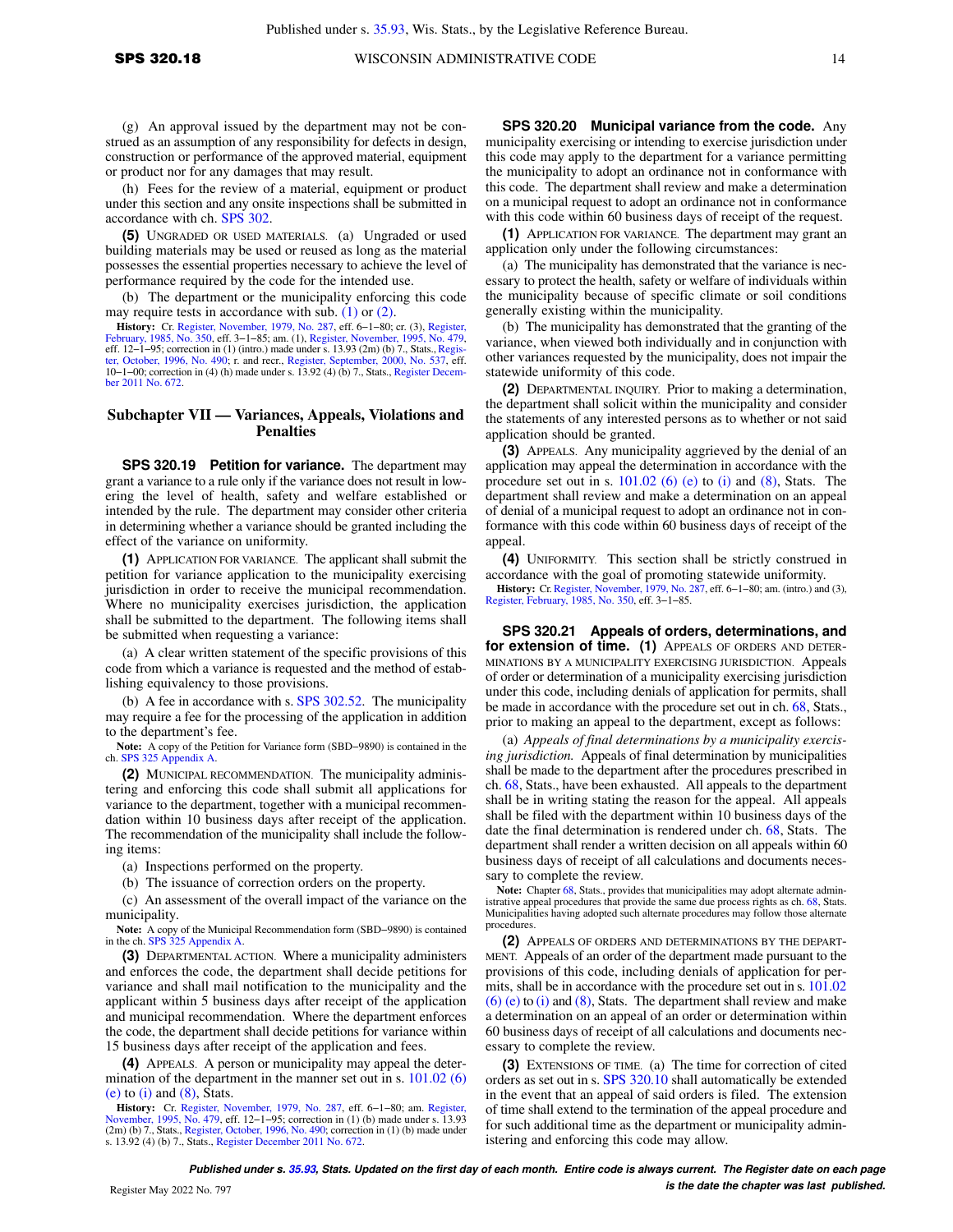(b) The department or municipality administering and enforcing this code may grant additional reasonable time in which to comply with a violation order.

**(4)** APPEALS OF SOIL EROSION CONTROL ORDERS BY A MUNICI-PALITY FOR CESSATION OF WORK. (a) Appeals of orders for cessation of work issued under s. [SPS 320.10 \(4\)](https://docs-preview.legis.wisconsin.gov/document/administrativecode/SPS%20320.10(4)) may be made to the authority issuing the cessation of work order. The authority shall make a determination on such appeal within 3 business days. Determination of appeals by a municipality may be conducted in consultation with the department.

(b) Appeals of a final determination by a municipality on cessation of work orders may be made to the department. The department shall issue a final determination on the appeal within 3 business days after receipt of such appeal.

(c) If the issuing authority determines the site to be compliant with s. [SPS 321.125](https://docs-preview.legis.wisconsin.gov/document/administrativecode/SPS%20321.125), orders shall be rescinded and work may commence.

**History:** Cr. [Register, November, 1979, No. 287](https://docs-preview.legis.wisconsin.gov/document/register/287/B/toc), eff. 6−1−80; am. (1) (a) and (2), [Register, February, 1985, No. 350,](https://docs-preview.legis.wisconsin.gov/document/register/350/B/toc) eff. 3−1−85; cr. (4), [Register, September, 1992,](https://docs-preview.legis.wisconsin.gov/document/register/441/B/toc) [No. 441,](https://docs-preview.legis.wisconsin.gov/document/register/441/B/toc) eff. 12–1–92; CR 08–043: am. (1) (intro.) [Register March 2009 No. 639,](https://docs-preview.legis.wisconsin.gov/document/register/639/B/toc) eff.<br>4–1–09; correction in (4) (a) made under s. [13.92 \(4\) \(b\) 7.](https://docs-preview.legis.wisconsin.gov/document/statutes/13.92(4)(b)7.), Stats., [Register March](https://docs-preview.legis.wisconsin.gov/document/register/639/B/toc) [2009 No. 639](https://docs-preview.legis.wisconsin.gov/document/register/639/B/toc); correction in (3), (4) (a), (c) made under s. [13.92 \(4\) \(b\) 7.](https://docs-preview.legis.wisconsin.gov/document/statutes/13.92(4)(b)7.), Stats., [Reg](https://docs-preview.legis.wisconsin.gov/document/register/672/B/toc)[ister December 2011 No. 672](https://docs-preview.legis.wisconsin.gov/document/register/672/B/toc).

**SPS 320.22 Penalties and violations. (1)** VIOLATIONS. No person shall construct or alter any dwelling in violation of any of the provisions of this code.

(a) *Injunction.* When violations occur, the department may bring legal action to enjoin any violations.

(b) *Ordinances.* This code shall not affect the enforcement of any ordinance or regulation, the violation of which occurred prior to the effective date of this code.

**(2)** PENALTIES. (a) Pursuant to ss. [101.66](https://docs-preview.legis.wisconsin.gov/document/statutes/101.66) and [101.77](https://docs-preview.legis.wisconsin.gov/document/statutes/101.77), Stats., whoever violates this code shall forfeit to the state not less than \$25 nor more than \$500 for each violation. Each day that the violation continues, after notice, shall constitute a separate offense.

(b) Any person violating any rule of this code applying to manufactured homes is subject to the penalties prescribed in s. [101.94](https://docs-preview.legis.wisconsin.gov/document/statutes/101.94(8)) [\(8\)](https://docs-preview.legis.wisconsin.gov/document/statutes/101.94(8)), Stats.

**(3)** MUNICIPAL ENFORCEMENT. Any municipality which administers and enforces this code may provide, by ordinance, remedies and penalties for violation of that jurisdiction exercised under s. [101.65,](https://docs-preview.legis.wisconsin.gov/document/statutes/101.65) Stats. These remedies and penalties shall be in addition to those which the state may impose under subs.  $(1)$  and  $(2)$ 

**History:** Cr. [Register, November, 1979, No. 287](https://docs-preview.legis.wisconsin.gov/document/register/287/B/toc), eff. 6–1–80; am. (3), [Register,](https://docs-preview.legis.wisconsin.gov/document/register/435/B/toc) [March, 1992, No. 435,](https://docs-preview.legis.wisconsin.gov/document/register/435/B/toc) eff. 4–1–92; CR 06–071: renum. (2) to be (2) (a), cr. (2) (b) [Register December 2006 No. 612,](https://docs-preview.legis.wisconsin.gov/document/register/612/B/toc) eff. 4−1−07.

### **Subchapter IX — Adoption of Standards**

SPS 320.24 Adoption of standards. (1) CONSENT. Pursuant to s. [227.21 \(2\),](https://docs-preview.legis.wisconsin.gov/document/statutes/227.21(2)) Stats., the attorney general has consented to the incorporation by reference of the standards listed in Tables 320.24−1 to 320.24−13.

**(2)** ADOPTION OF STANDARDS. The standards referenced in Tables 320.24−1 to 320.24−13 are incorporated by reference into this chapter.

**Note:** Copies of the adopted standards are on file in the offices of the department and the legislative reference bureau. Copies of the standards may be purchased, or are available for free, through the respective organizations or other information listed in Tables 320.24−1 to 320.24−13.

**(3)** ALTERNATE STANDARDS. (a) Alternate standards that are equivalent to or more stringent than the standards incorporated by reference in this chapter may be used in lieu of incorporated standards when approved by the department or if written approval is issued by the department in accordance with par. [\(b\)](https://docs-preview.legis.wisconsin.gov/document/administrativecode/SPS%20320.24(3)(b)).

(b) 1. a. Upon receipt of a fee and a written request, the department may issue an approval for the use of the alternate standard.

b. The department shall review and make a determination on an application for approval within 40 business days of receipt of all forms, fees, and documents required to complete the review.

2. Determination of approval shall be based on an analysis of the alternate standard and the incorporated standard, prepared by a qualified independent third party or the organization that published the incorporated standard.

3. The department may include specific conditions in issuing an approval, including an expiration date for the approval. Violations of the conditions under which an approval is issued shall constitute a violation of this code.

4. If the department determines that the alternate standard is not equivalent to or more stringent than the standards incorporated by reference, the request for approval shall be denied in writing.

5. The department may revoke an approval for any false statements or misrepresentations of facts on which the approval was based. The department may re−examine an approved alternate standard and issue a revised approval at any time.

6. Fees for review of standards under this paragraph shall be submitted in accordance with ch. [SPS 302.](https://docs-preview.legis.wisconsin.gov/document/administrativecode/ch.%20SPS%20302)

**Table 320.24−1**

| ACI                                        | American Concrete Institute<br>P.O. Box 9094<br>Farmington Hills, MI 48333<br>www.concrete.org |
|--------------------------------------------|------------------------------------------------------------------------------------------------|
| <b>Standard Reference</b><br><b>Number</b> | <b>Title</b>                                                                                   |
| $1.318 - 14$                               | Building Code Requirements for<br>Structural Concrete                                          |
| $2.332 - 14$                               | <b>Residential Code Requirements</b><br>for Structural Concrete                                |
| $3.530 - 13$                               | Building Code Requirements for<br><b>Masonry Structures</b>                                    |
| $4.530.1 - 13$                             | Specification for Masonry<br><b>Structures</b>                                                 |

**Table 320.24−3**

| <b>AISC</b>                                | American Institute of Steel<br>Construction<br>One East Wacker Drive, Suite 700<br>Chicago, IL 60601<br>www.aisc.org |
|--------------------------------------------|----------------------------------------------------------------------------------------------------------------------|
| <b>Standard Reference</b><br><b>Number</b> | Title                                                                                                                |
| ANSI/AISC $360-10$                         | Specification For Structural Steel<br><b>Buildings</b>                                                               |

|  | Table 320.24–4 |
|--|----------------|
|--|----------------|

| <b>ASTM</b>                                | <b>ASTM</b> International         |
|--------------------------------------------|-----------------------------------|
|                                            | 100 Barr Harbor Drive             |
|                                            | <b>PO Box C700</b>                |
|                                            | West Conshohocken, PA             |
|                                            | 19428-2959                        |
|                                            | www.astm.org                      |
| <b>Standard Reference</b><br><b>Number</b> | Title                             |
| 1. $C62-13a$                               | Standard Specification for Build- |
|                                            | ing Brick (Solid Masonry Units    |
|                                            | Made From Clay or Shale)          |
| $2. C90 - 14$                              | Standard Specification for Load-  |
|                                            | bearing Concrete Masonry Units    |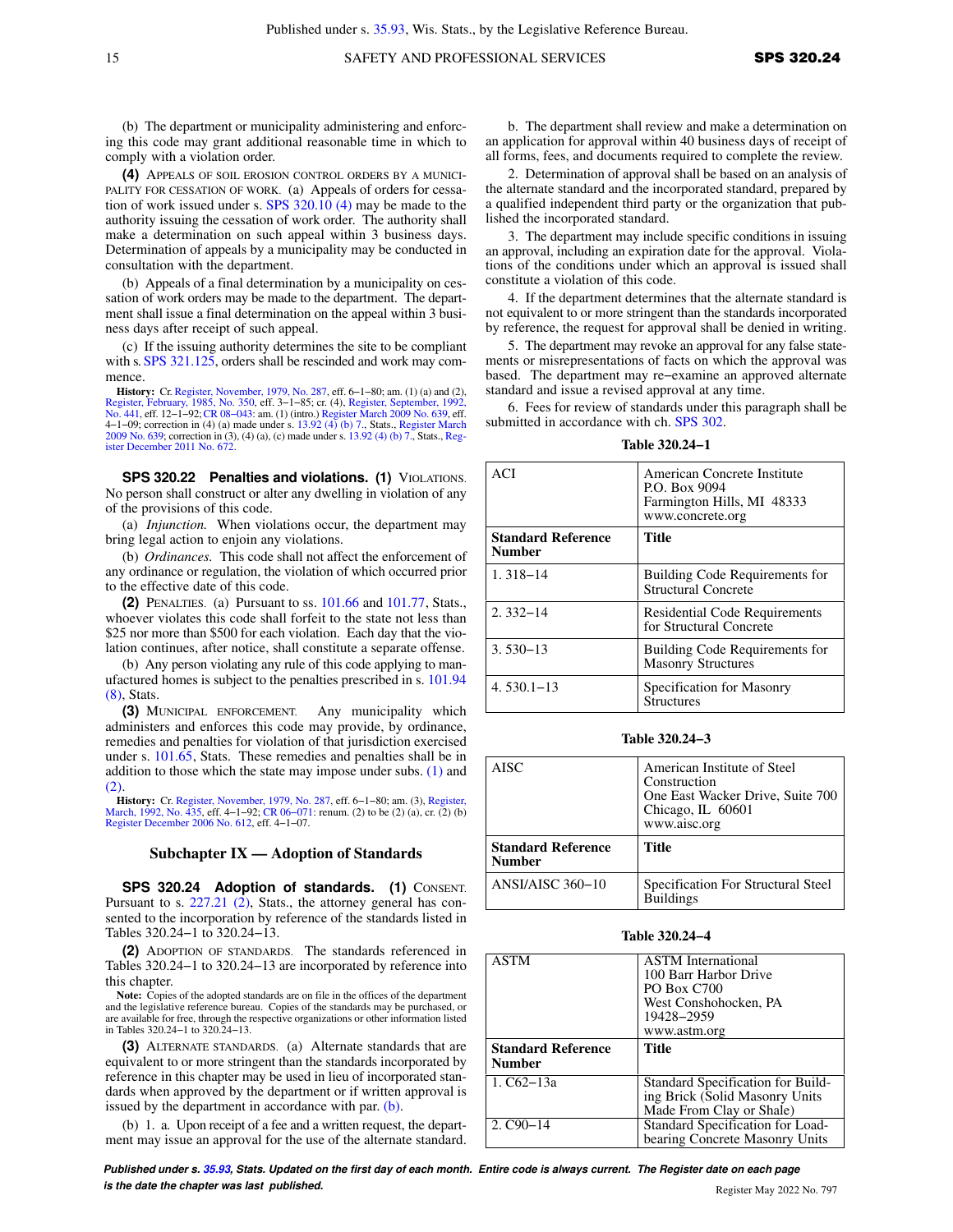| $3. C216 - 14$                       | <b>Standard Specification for Facing</b><br>Brick (Solid Masonry Units Made<br>From Clay or Shale)                         |
|--------------------------------------|----------------------------------------------------------------------------------------------------------------------------|
| 4. C <sub>270</sub> -14 <sub>a</sub> | <b>Standard Specification for Mortar</b><br>for Unit Masonry                                                               |
| $5. C476 - 10$                       | Standard Specification for Grout<br>for Masonry                                                                            |
| $6. C652 - 14$                       | <b>Standard Specification for Hollow</b><br><b>Brick (Hollow Masonry Units</b><br>Made From Clay or Shale)                 |
| 7. D226/D226M-09                     | Standard Specification for<br>Asphalt-Saturated Organic Felt<br>Used In Roofing And Water<br>Proofing                      |
| 8. D3462/D3462M<br>$-10a$            | <b>Standard Specification for</b><br><b>Asphalt Shingles Made From</b><br>Glass Felt and Surfaced With<br>Mineral Granules |
| 9. D4869/D4869M<br>$-15$             | Standard Specification for<br>Asphalt–Saturated Organic Felt<br>Shingle Underlayment Used in<br>Roofing                    |

# **Table 320.24−5**

| ASCE                                       | American Society of Civil<br>Engineers<br>1801 Alexander Bell Drive<br>Reston, VA 20191<br>www.asce.org |
|--------------------------------------------|---------------------------------------------------------------------------------------------------------|
| <b>Standard Reference</b><br><b>Number</b> | Title                                                                                                   |
| SEI/ASCE 32-01                             | Design and Construction of<br>Frost-Protected Shallow Founda-<br>tions                                  |

## **Table 320.24−6**

| <b>ASHRAE</b>                              | American Society of Heating,<br>Refrigerating, and Air-<br>conditioning Engineers, Inc.<br>1791 Tullie Circle, N.E.<br>Atlanta, GA 30329<br>www.ashrae.org |
|--------------------------------------------|------------------------------------------------------------------------------------------------------------------------------------------------------------|
| <b>Standard Reference</b><br><b>Number</b> | Title                                                                                                                                                      |
| 1. 2013 Fundamentals                       | $ASHRAE$ Handbook —<br><b>Fundamentals</b>                                                                                                                 |
| 2. 2011 HVAC<br>Applications               | ASHRAE Handbook — HVAC<br>Applications                                                                                                                     |
| 3. 2012 HVAC Systems<br>$&$ Equipment      | $ASHRAE$ Handbook — HVAC<br>Systems & Equipment                                                                                                            |

**Table 320.24−6m**

| AWC                                        | American Wood Council<br>222 Catoctin Circle SE Suite 201<br>Leesburg, VA 20175<br>www.americanwoodcouncil.org |
|--------------------------------------------|----------------------------------------------------------------------------------------------------------------|
| <b>Standard Reference</b><br><b>Number</b> | <b>Title</b>                                                                                                   |
| 1. ANSI/AWC NDS-                           | National Design Specification For                                                                              |
| 2015                                       | Wood Construction                                                                                              |
| 2. ANSI/AWC PWF -                          | Permanent Wood Foundation                                                                                      |
| 2007                                       | Design Specification                                                                                           |

# **Table 320.24−7**

| <b>ICC</b>                                 | The International Code Council<br>500 New Jersey Avenue, NW, 6th<br>Floor<br>Washington, D.C. 20001<br>www.iccsafe.org |
|--------------------------------------------|------------------------------------------------------------------------------------------------------------------------|
| <b>Standard Reference</b><br><b>Number</b> | Title                                                                                                                  |
| ICC 400-2012                               | Standard on the Design and<br>Construction of Log Structures                                                           |

# **Table 320.24−9**

| <b>NAIMA</b>                               | North American Insulation Manu-<br>facturers Association<br>11 Canal Canter Plaza, Suite 103<br>Alexandria, VA 22314<br>www.naima.org |
|--------------------------------------------|---------------------------------------------------------------------------------------------------------------------------------------|
| <b>Standard Reference</b><br><b>Number</b> | Title                                                                                                                                 |
| 1. 3rd Edition, 2002                       | Fibrous Glass Residential Duct<br><b>Construction Standards</b>                                                                       |

## **Table 320.24−10**

| <b>NFPA</b>                                | National Fire Protection Associa-<br>tion<br>1 Batterymarch Park<br>Quincy, MA 02269<br>www.nfpa.org                  |
|--------------------------------------------|-----------------------------------------------------------------------------------------------------------------------|
| <b>Standard Reference</b><br><b>Number</b> | Title                                                                                                                 |
| 1. NFPA 13D 2013                           | Standard for the Installation of<br>Sprinkler Systems in One- and<br>Two-Family Dwellings and Man-<br>ufactured Homes |
| 54/ANSI<br><b>NFPA</b><br>Z223.1 2015      | National Fuel Gas Code                                                                                                |